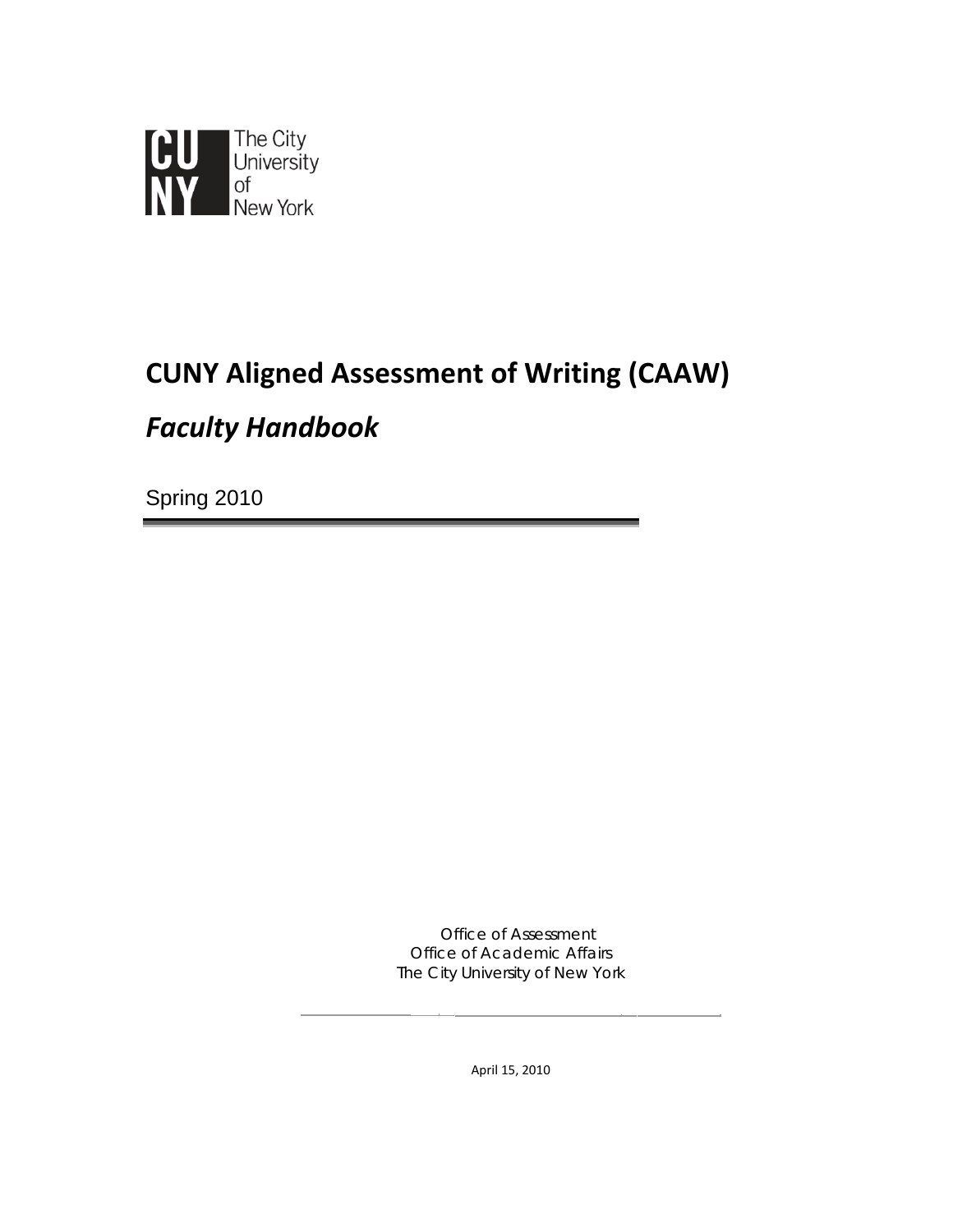**CUNY Aligned Assessment of Writing (CAAW)**

**Faculty Handbook**

# **Contents**

| WHAT IS THE CUNY ALIGNED ASSESSMENT OF WRITING? 1   |
|-----------------------------------------------------|
| FORMAT OF THE CUNY ALIGNED ASSESSMENT OF WRITING2   |
|                                                     |
|                                                     |
|                                                     |
|                                                     |
|                                                     |
|                                                     |
| SAMPLE STUDENT PAPERS WITH SCORING EXPLANATIONS  12 |
| UNIVERSITY POLICIES AND PROCEDURES FOR THE CAAW 23  |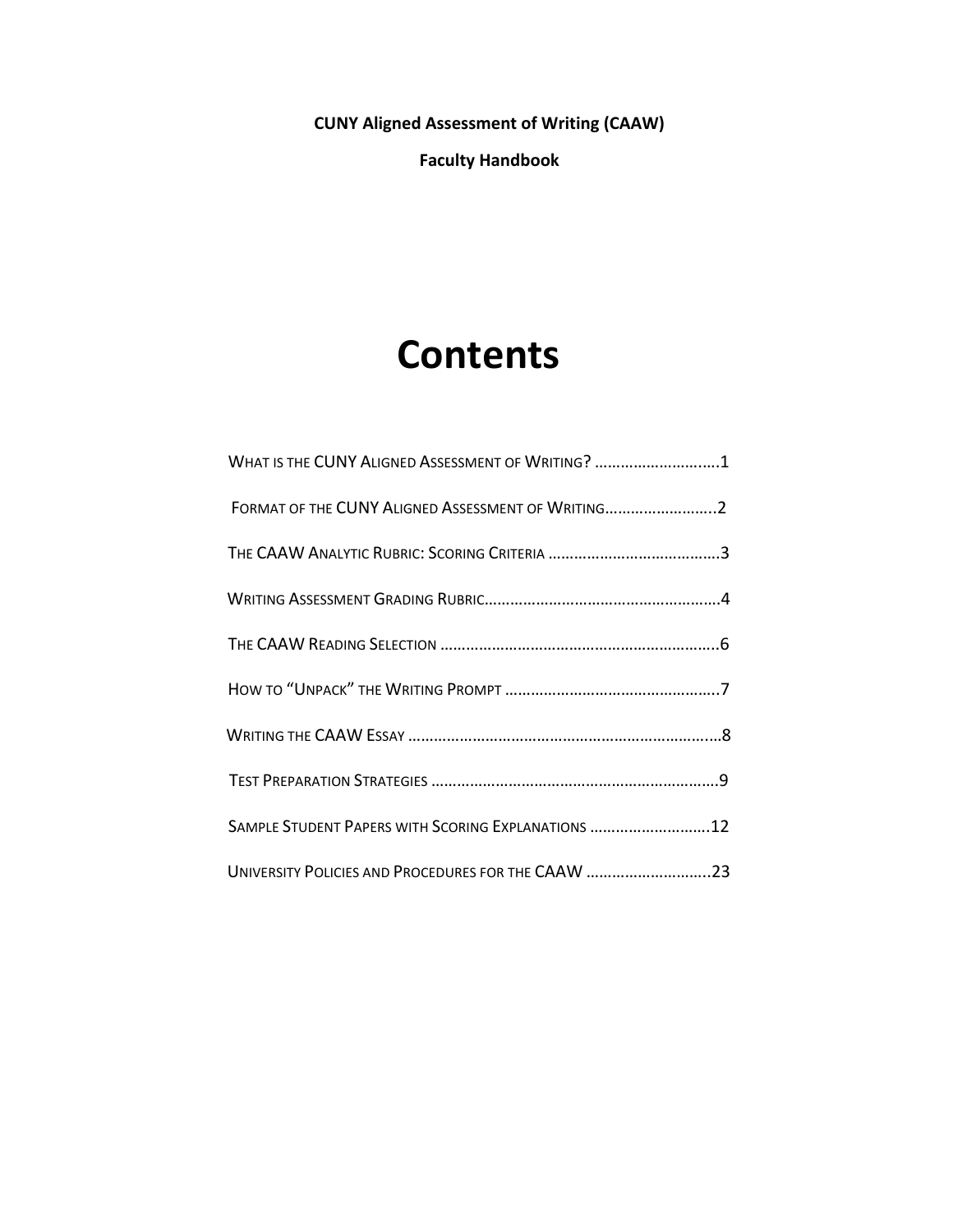

## **What is the CUNY Aligned Assessment of Writing?**

The CUNY Aligned Assessment of Writing (CAAW) is a standardized writing assessment instrument designed to elicit direct writing samples from entering students for purposes of placement into freshman composition courses, ESL, and developmental courses. In addition, the CAAW is used to determine exit from developmental writing courses and readiness for college-level writing and discipline content courses.

The test reflects national best practices in writing assessment that require students to write in response to a reading passage, and to demonstrate competency in five specific domains: critical response to the text, development of ideas, organization of the response, sentence construction and word choice, and grammar/mechanics. Moreover, the format of the CAAW demonstrates alignment with skills taught in the university's developmental and composition curricula in that it assesses a student's ability to do the following:

- read, understand, and respond to a passage of 250-300 words
- identify key ideas within the reading passage
- write a brief summary of the key ideas in the reading
- demonstrate basic critical thinking
- identify a key idea in the reading passage and present a clearly written response to that idea
- write an essay that is well organized and demonstrates a progression of ideas
- support ideas with relevant personal experience, readings, schoolwork, and/or other sources of information
- demonstrate competence in sentence construction, sentence variety, and word choice
- demonstrate correct usage, grammar, and mechanics

The goal of the CAAW analytic rubric is to reflect and assess reading, thinking and writing skills in a manner consistent with the curricular goals of developmental writing courses, and to accurately and appropriately assess student readiness for introductory level courses. Both faculty and students will also see the exam as aligned with the goals of developmental and ESL writing courses and with the skills needed for success in general education courses.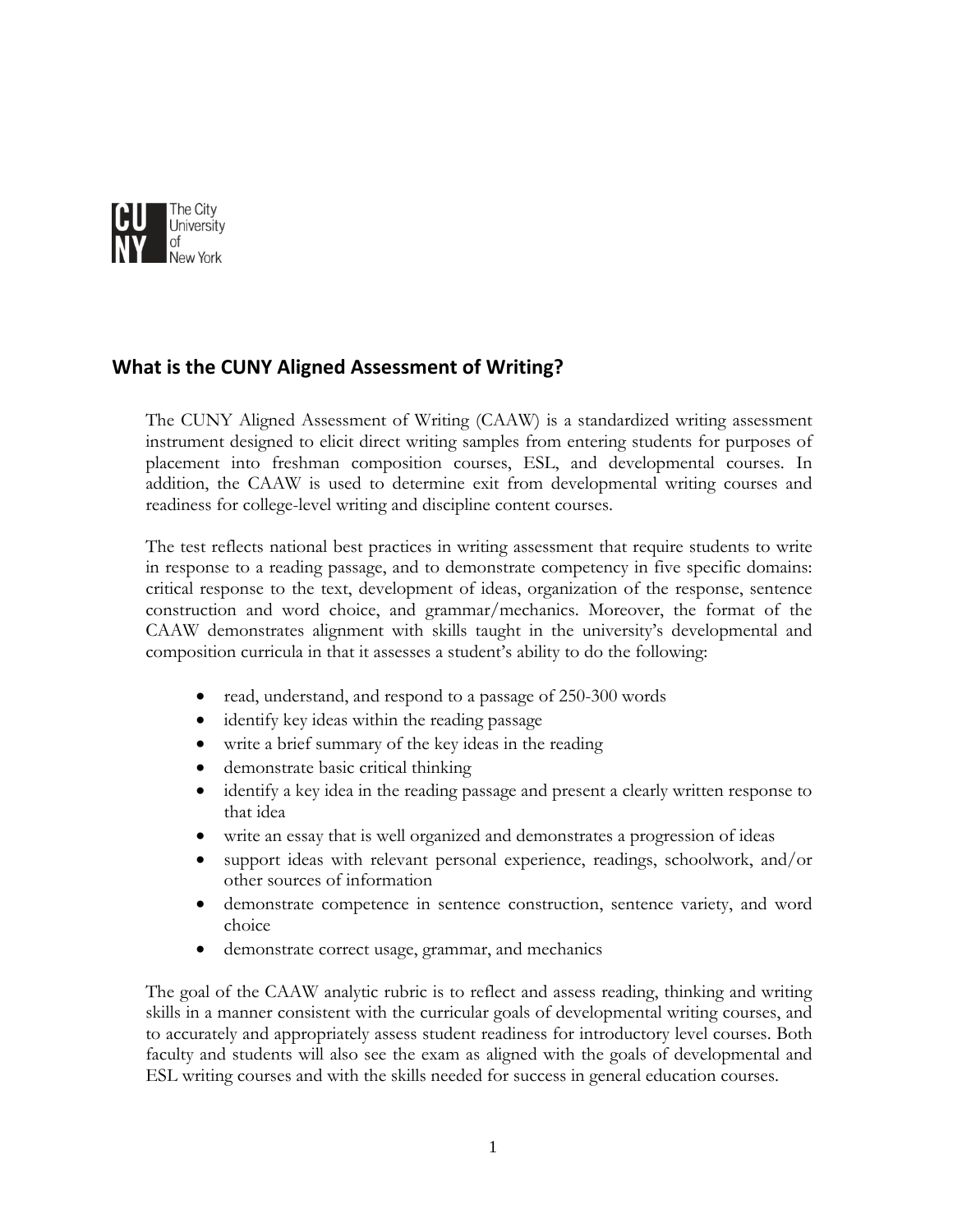## **Format of the CUNY Aligned Assessment of Writing**

The CAAW consists of two components: a reading passage of 250-300 words and a series of writing directions intended to guide students in preparing their written responses. It should be noted that students have 90 minutes to complete the test, and they may use a non-electronic dictionary.

The following is a sample test:

#### **Assignment**

## *Begin by reading the passage below*.

#### **Hype**

Advertisements are the most prevalent and toxic of the mental pollutants. From the moment your alarm sounds in the morning to the wee hours of late-night TV, commercial pollution floods your brain at the rate of about three thousand marketing messages per day. Every day an estimated 12 billion display ads, 3 million radio commercials, and more than 200,000 TV commercials are dumped into North America's collective unconscious. The increase in commercial advertising has happened so steadily and relentlessly that we haven't quite woken up to the absurdity of it all. No longer are ads confined to the usual places: buses, billboards, stadiums. Anywhere your eyes can possibly come to rest is now a place that, in corporate America's view, can and ought to be filled with a logo or product message.

You fill your car with gas, and there's an ad on the nozzle. You wait for your bank machine to spit out money and an ad scrolls by in the little window. You drive through the countryside and the view of the wheat fields is broken at intervals by enormous billboards. Your kids watch Pepsi and Snickers ads in the classroom. A company called VideoCarte installs interactive screens on supermarket carts so that you can see ads while you shop. (A company executive calls the little monitors "the most powerful micromarketing medium available today.") There is nowhere to run. No one is exempt and no one will be spared. In the silent moments of my life, I often used to hear Beethoven's Ninth Symphony play in my head. Now I hear that kid singing the Oscar Meyer wiener song.

*Excerpted from Kalle Lasn. "Hype," Signs of Life in the USA: Readings on Popular Culture for Writers, 4th ed. (Sonia Maasik & Jack Solomon, eds.) Boston: Bedford/St. Martin's, 2003. 217‐220.*

## **Writing Directions**

Read the passage above and write an essay responding to the ideas it presents. In your essay, be sure to summarize the passage in your own words, stating the author's most important ideas. Develop your essay by identifying one idea in the passage that you feel is especially significant, and explain its significance. Support your claims with evidence or examples drawn from what you have read, learned in school, and/or personally experienced.

Remember to review your essay and make any changes or corrections that are needed to help your reader follow your thinking. You will have 90 minutes to complete your essay.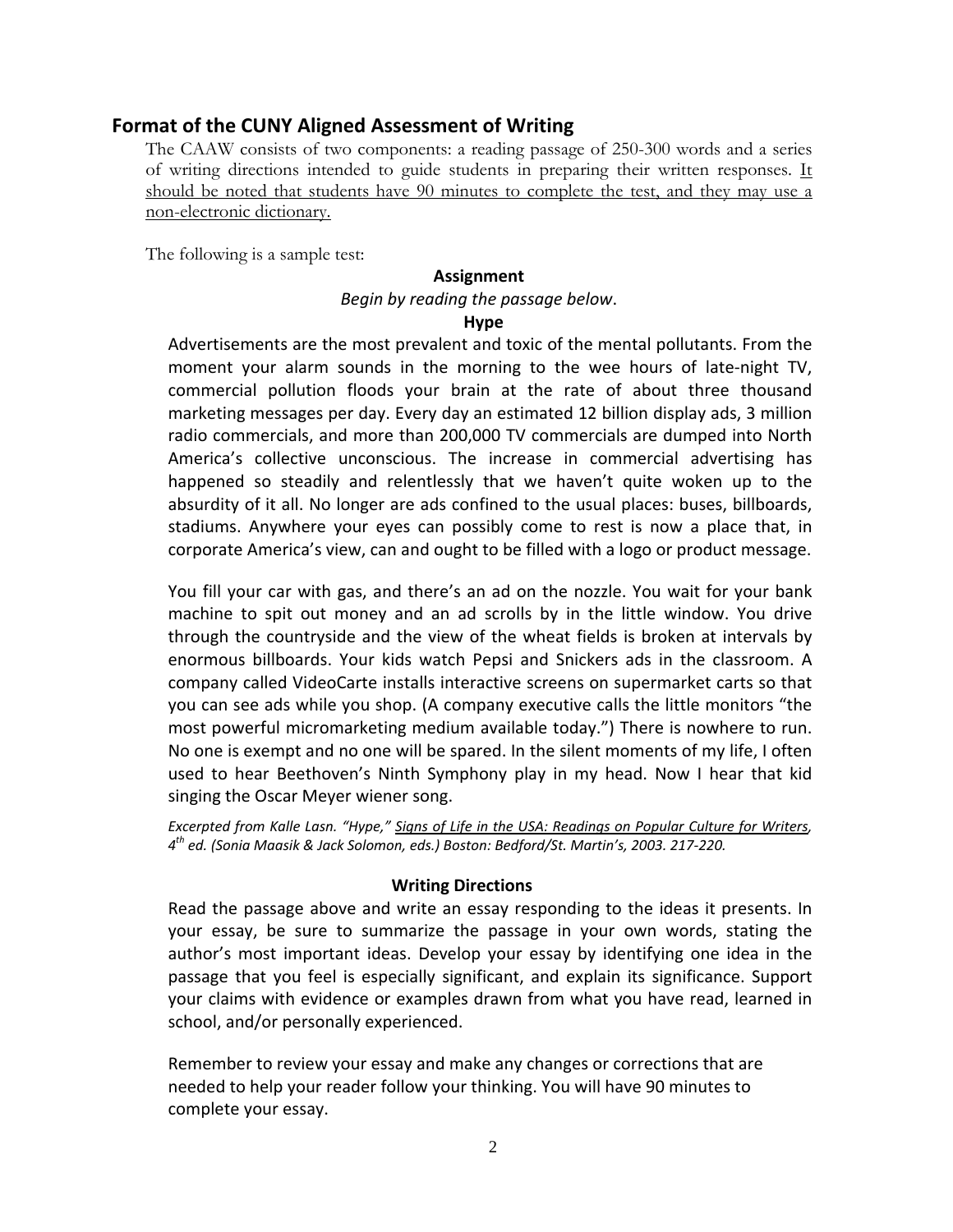## **The CAAW Analytic Rubric: Scoring Criteria**

The CAAW uses an analytic rubric to evaluate student writing samples, and scores are assigned in five separate domains. In each of the five domains students may earn scores in a range of 1 to 6 points.

Scorers generally group responses in three ranges. Scores in the lower, 1 & 2 point range represent weak responses to the assignment; scores in the mid-level, 3 & 4 point range represent mid-point responses, while scores in the upper, 5 & 6 point range represent responses that are very good and/or superior.

With an analytic rubric, students can achieve some variation in scores over the five domains. There are two readers for each response, and each reader can assign scores of 1 to 6 over the five domains.

## *The Five Scoring Domains*

- 1. "Critical Response to the Writing Task and Text": This domain emphasizes the student's ability to fulfill the writing task and to demonstrate understanding of the main ideas in the reading text, using critical analysis, and integrating the student's own ideas and experiences, to respond to the main ideas in the text.
- 2. "Development of Writer's Ideas": In this domain the student is evaluated on the ability to use approaches to development of ideas (for example, summary, narrative or other means of elaboration) that support clarity of expression. The student's response should strike a balance between broad assertions and specific details and examples. Among these details there must be specific references to the text.
- 3. "Structure of the Response": This domain evaluates the student's ability to organize ideas into a cohesive essay that supports a central focus, or thesis. Ideas are evaluated for evidence of logical progression and the use of transitions to convey relationships between the various ideas.
- 4. "Language Use: Sentences and Word Choice": This domain evaluates the degree to which the student demonstrates sentence control and variety in sentence structure. The student's ability to use language to support clarity of expression is also evaluated by this domain.
- 5. "Language Use: Grammar, Usage, Mechanics": This domain evaluates the student's ability to employ the conventions of standard American English language use in terms of grammar and mechanics, so that meaning is clear.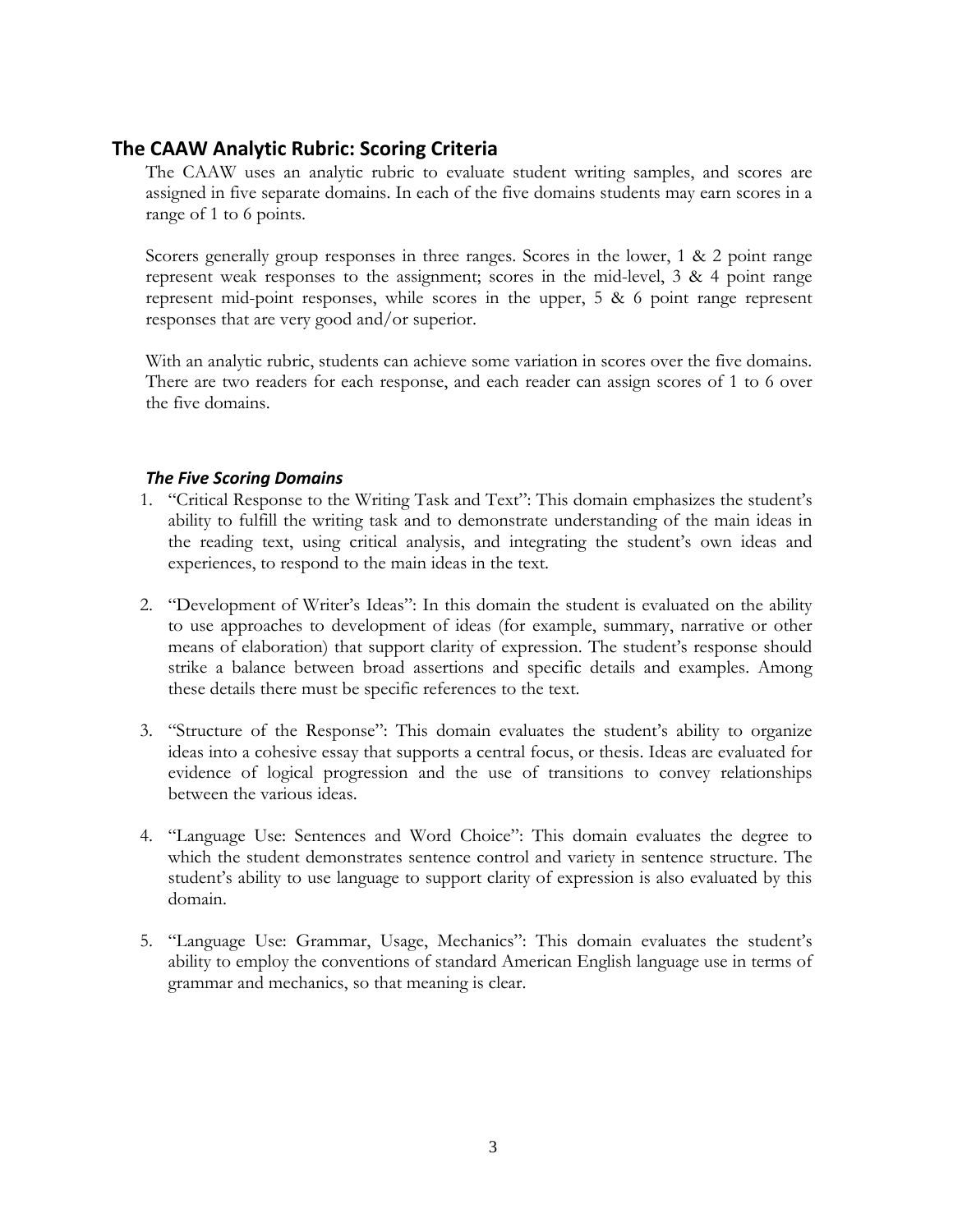|                         | <b>Critical Response to</b><br><b>Writing Task and the</b><br><b>Text</b>                                                                                                                                                                                                                                                         | <b>Development of Writer's Ideas</b>                                                                                                                                                                                                                                                                                                                                | <b>Structure of the Response</b>                                                                                                                                                                                                                                                                                                                      | <b>Language Use: Sentences</b><br>and Word Choice                                                                                                                                                                | <b>Language Use:</b><br>Grammar, Usage,<br><b>Mechanics</b>                                                                                                                        |
|-------------------------|-----------------------------------------------------------------------------------------------------------------------------------------------------------------------------------------------------------------------------------------------------------------------------------------------------------------------------------|---------------------------------------------------------------------------------------------------------------------------------------------------------------------------------------------------------------------------------------------------------------------------------------------------------------------------------------------------------------------|-------------------------------------------------------------------------------------------------------------------------------------------------------------------------------------------------------------------------------------------------------------------------------------------------------------------------------------------------------|------------------------------------------------------------------------------------------------------------------------------------------------------------------------------------------------------------------|------------------------------------------------------------------------------------------------------------------------------------------------------------------------------------|
| 6                       | • A thoughtful and insightful<br>response to the task effectively<br>integrates a critical discussion<br>of ideas in the text and relevant<br>elements of the writer's<br>reading and experience.<br>• The discussion demonstrates a<br>thorough understanding of the<br>main ideas and the com-<br>plexity of ideas in the text. | • Ideas are fully developed and<br>approaches to development (e.g.,<br>summarizing, evaluating,<br>narrating) are used skillfully to<br>support and convey the writer's<br>ideas throughout the response.<br>• Reasons and specific details and<br>examples from the text and from the<br>writer's reading and experience are<br>used effectively to develop ideas. | • Organization demonstrates a<br>well-designed progression of<br>ideas that supports the writer's<br>central focus and the clarity of<br>ideas throughout the response.<br>Sophisticated and effective use<br>$\bullet$<br>of transitions conveys<br>relationships among ideas<br>throughout the response.                                            | • Sentences are consistently<br>well-controlled with<br>effective variety in structure.<br>• Word choice is sophisticated,<br>precise, and effectively<br>conveys the writer's ideas<br>throughout the response. | $\bullet$ Though there may be a few<br>errors in grammar, usage<br>and mechanics, strong<br>command of language is<br>apparent and meaning is<br>clear throughout the<br>response. |
| 5                       | • The response effectively<br>integrates a critical<br>discussion of ideas in the text<br>and relevant elements of the<br>writer's reading and<br>experience.<br>The discussion demonstrates<br>a good understanding of the<br>main ideas and the<br>complexity of ideas in the<br>text.                                          | • Ideas are well-developed and<br>approaches to development (e.g.,<br>summarizing, evaluating, narrating)<br>are usually used skillfully to support<br>and convey the writer's ideas.<br>• Reasons and specific details and<br>examples from the text and from the<br>writer's reading and experience are<br>usually used effectively to develop<br>ideas.          | • Organization generally<br>demonstrates a clear plan with<br>some progression of ideas that<br>supports the writer's central<br>focus and the clarity of the<br>writer's ideas.<br>• Transitions clearly convey<br>relationships among ideas<br>throughout the response.                                                                             | • Sentences are usually well<br>controlled and there is some<br>effective variety in structure.<br>• Word choice is usually specific<br>and usually effective in<br>conveying the writer's ideas.                | • Though there may be a few<br>errors in grammar, usage and<br>mechanics, good command<br>of language is apparent and<br>meaning is usually clear.                                 |
| $\overline{\mathbf{4}}$ | • The response competently<br>integrates a critical<br>discussion of ideas in the text<br>and relevant elements of the<br>writer's reading and<br>experience.<br>• The discussion consistently<br>demonstrates an<br>understanding of the main<br>ideas and of some of the<br>complexity in the text.                             | • Most ideas are competently<br>developed and approaches to<br>development (e.g., summarizing,<br>evaluating, narrating) are<br>competently used to support and<br>convey the writer's ideas.<br>• Reasons and specific details and<br>examples from the text and from<br>the writer's reading and experience<br>are competently used to develop<br>ideas.          | • An organizational structure is<br>evident and competently<br>supports the writer's central<br>focus and the clarity of ideas.<br>Relevant ideas are grouped<br>together and there may be some<br>evidence of progression of ideas.<br>• Though often simple and<br>obvious, transitions are usually<br>used to convey relationships<br>among ideas. | • Most sentences demonstrate<br>competent control and there is a<br>little structural variety to<br>support the clarity of ideas.<br>• Word choice is somewhat<br>general but clearly conveys<br>meaning.        | • Language use is competent.<br>Grammar, usage, and<br>mechanics are mostly correct<br>and meaning is usually clear.                                                               |

## **Writing Assessment Analytic Scoring Rubric**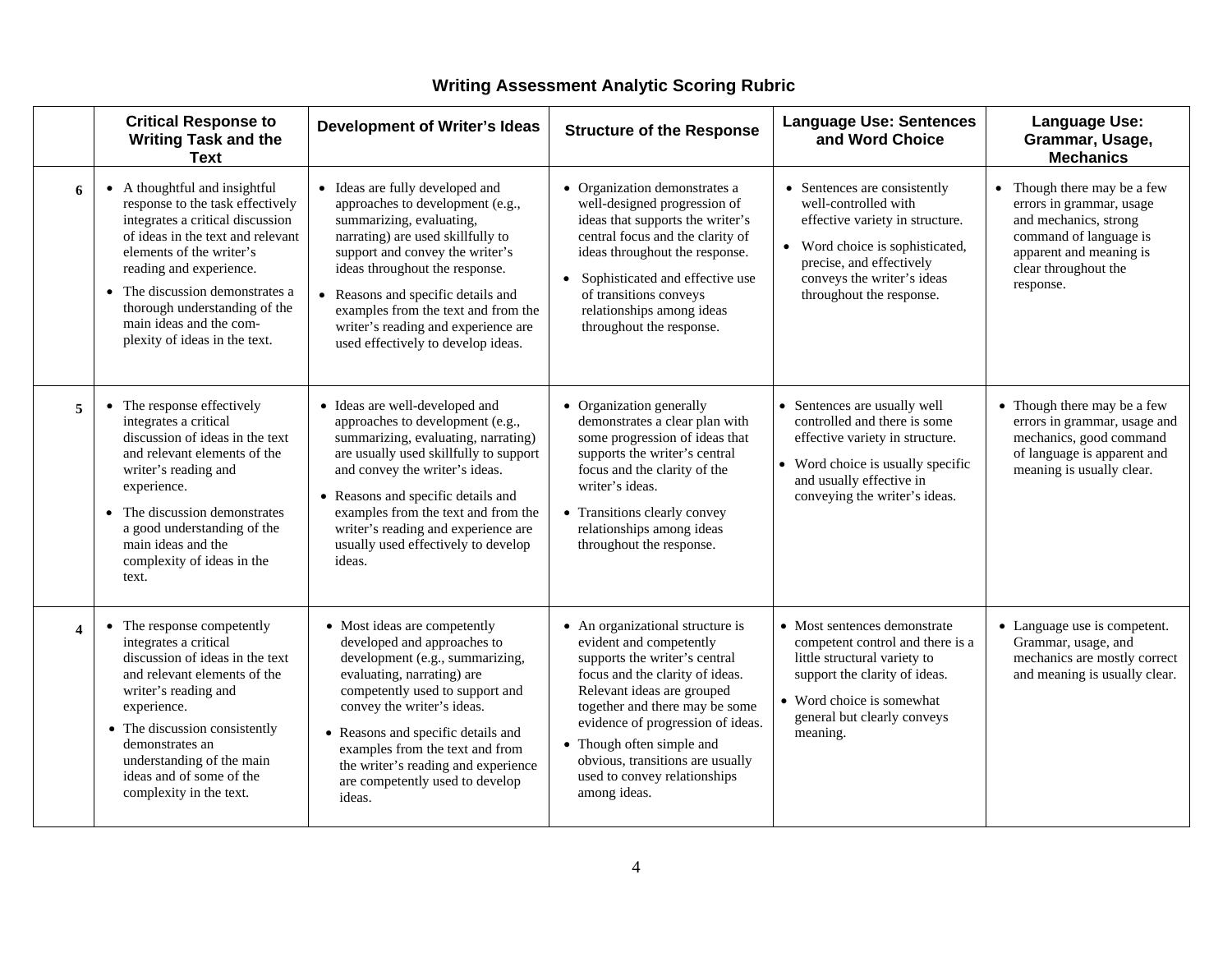|                | <b>Critical Response to Writing</b><br><b>Task and the Text</b>                                                                                                                                                                                                                                                      | <b>Development of Writer's Ideas</b>                                                                                                                                                                                                                                                                            | <b>Structure of the Response</b>                                                                                                                                                                                                                                                                                   | <b>Language Use: Sentences and</b><br><b>Word Choice</b>                                                                                                                                  | Language Use: Grammar,<br><b>Usage, Mechanics</b>                                                                                                                                             |
|----------------|----------------------------------------------------------------------------------------------------------------------------------------------------------------------------------------------------------------------------------------------------------------------------------------------------------------------|-----------------------------------------------------------------------------------------------------------------------------------------------------------------------------------------------------------------------------------------------------------------------------------------------------------------|--------------------------------------------------------------------------------------------------------------------------------------------------------------------------------------------------------------------------------------------------------------------------------------------------------------------|-------------------------------------------------------------------------------------------------------------------------------------------------------------------------------------------|-----------------------------------------------------------------------------------------------------------------------------------------------------------------------------------------------|
| 3 <sup>1</sup> | • The response integrates some<br>ideas from the text and some<br>relevant elements of the<br>writer's reading and<br>experience, but may do so in<br>an uneven manner.<br>• The response demonstrates<br>some understanding of the<br>main ideas in the text, but<br>understanding is superficial or<br>incomplete. | • Development of ideas is general<br>or uneven, but approaches to<br>development sometimes support<br>the clarity of the writer's ideas.<br>• The response uses some reasons<br>and specific details and examples<br>from the text and from the<br>writer's reading and experience to<br>develop ideas.         | • The response uses a basic or<br>uneven organizational structure<br>that sometimes supports the<br>writer's central focus and the<br>clarity of ideas. For the most<br>part, relevant ideas are grouped<br>together.<br>• Some simple and obvious<br>transitions are used to convey<br>relationships among ideas. | • Sentence control is uneven.<br>but there is some structural<br>variety to support the clarity of<br>ideas.<br>• Word choice is simple but<br>usually clear enough to<br>convey meaning. | • Command of language is<br>uneven. Grammar, usage and<br>mechanics are usually<br>correct, but some errors are<br>distracting and may<br>occasionally impede<br>understanding.               |
| $\overline{2}$ | • There is little integration of<br>ideas from the text and<br>elements of the writer's<br>reading and experience.<br>• The response demonstrates a<br>weak understanding of the<br>main ideas in the text.                                                                                                          | • Development of ideas is weak, and<br>there may be little use of relevant<br>approaches to development.<br>• If present, reasons, details and<br>examples from the text and from<br>the writer's reading and experience<br>are brief, general, inadequately<br>developed, or not clearly relevant.             | • The response shows an attempt<br>to create a central focus and to<br>put related ideas together, but<br>relationships among ideas may<br>be unclear.<br>• Few, if any, transitions are used<br>to convey relationships among<br>ideas.                                                                           | • Sentences demonstrate weak<br>control and there is little, if<br>any, sentence variety to<br>support clarity.<br>• Word choice is simple and<br>sometimes meaning is not<br>clear.      | • The response demonstrates a<br>weak command of language.<br>Grammar, usage and<br>mechanics are sometimes<br>correct, but errors are often<br>distracting and some impede<br>understanding. |
| 1              | • There is minimal, if any,<br>integration of ideas from the<br>text and elements of the<br>writer's reading and<br>experience.<br>• The response demonstrates<br>little, if any, understanding of<br>the main ideas in the text.                                                                                    | • There is minimal or no<br>development of ideas and little, if<br>any, use of relevant approaches to<br>development.<br>• If any reasons, details or examples<br>from the text or from the writer's<br>reading and experience are present,<br>these elements are brief, general,<br>undeveloped or irrelevant. | • There may be an attempt to<br>group related ideas together, but<br>the main focus of the response is<br>unclear.<br>• Transitions are rarely used.                                                                                                                                                               | • Sentences demonstrate<br>minimal or no control.<br>• Word choice is often<br>unclear and often obscures<br>meaning.                                                                     | • The response demonstrates<br>minimal command of<br>language. Grammar, usage<br>and mechanics are often<br>incorrect and errors<br>frequently impede<br>understanding.                       |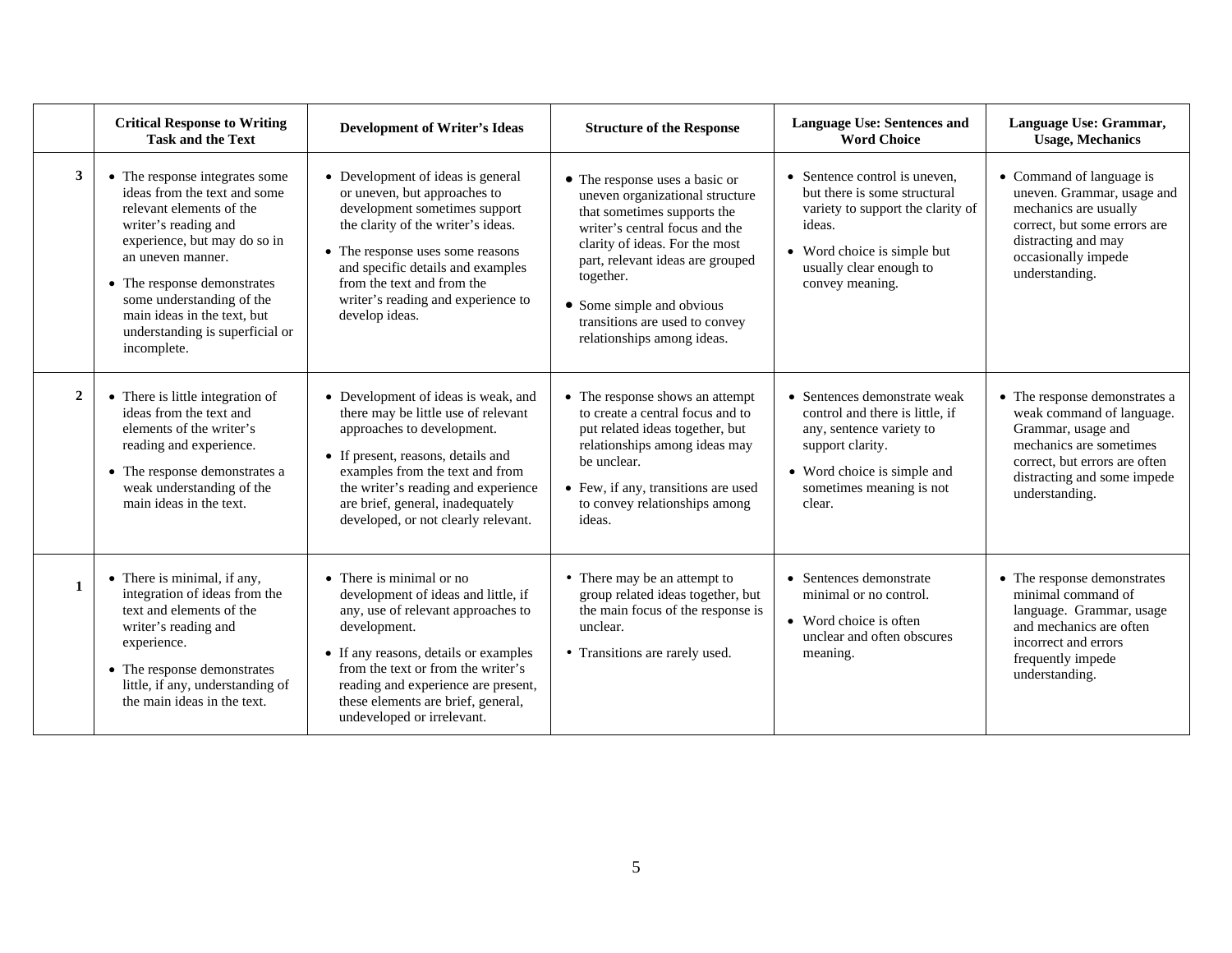## **The CAAW Reading Selection**

One way to assist students in preparing for the test is to expose them to the types of readings used on the test. The reading passage that serves as the basis for the direct writing sample conforms to several specifications:

- The text is 250-300 words in length.
- Passages are at  $10^{th}$  to  $12^{th}$  grade reading level and appropriate to high school graduates. Practice reading passages can be assessed for readability on the Web site[:http://www.editcentral.com/gwt/com.editcentral.EC/EC.html](http://www.editcentral.com/gwt/com.editcentral.EC/EC.html).
- Topics are those with which high school graduates are very likely to be familiar and have knowledge, experience or interest, and they may be related to general disciplinary areas (for instance, sociology, psychology, etc.).
- Readings are clearly written, with a main thesis statement placed early in the passage, so that they are likely to generate a writing sample that is a critical response to the text.
- Suggested reading passage sources: general interest magazines, newspaper articles, speeches, and essay excerpts from academic anthologies. For example, The Utne Reader, The New York Times, The Week and Slate.com are good sources of engaging general interest articles.
- Texts may be excerpted and edited to simplify vocabulary, phrasing, and length, but must preserve the author's original thesis, main ideas and continuity of ideas.
- Excerpted reading passages should always appear with the original title and a citation reference.
- Topics to be avoided include:

–those that encourage students to go off on personal tangents without addressing the author's ideas;

–those involving abstract concepts, or those kept at a general, non-specific level;

–those that implicitly or explicitly criticize or denigrate the student (for instance, a reading passage about lack of academic readiness among public university students);

–topics requiring technical or specialized knowledge that would privilege one group of students over others;

–topics involving death, violence, religion, political points of view, or any racial, ethnic and gender-specific critiques.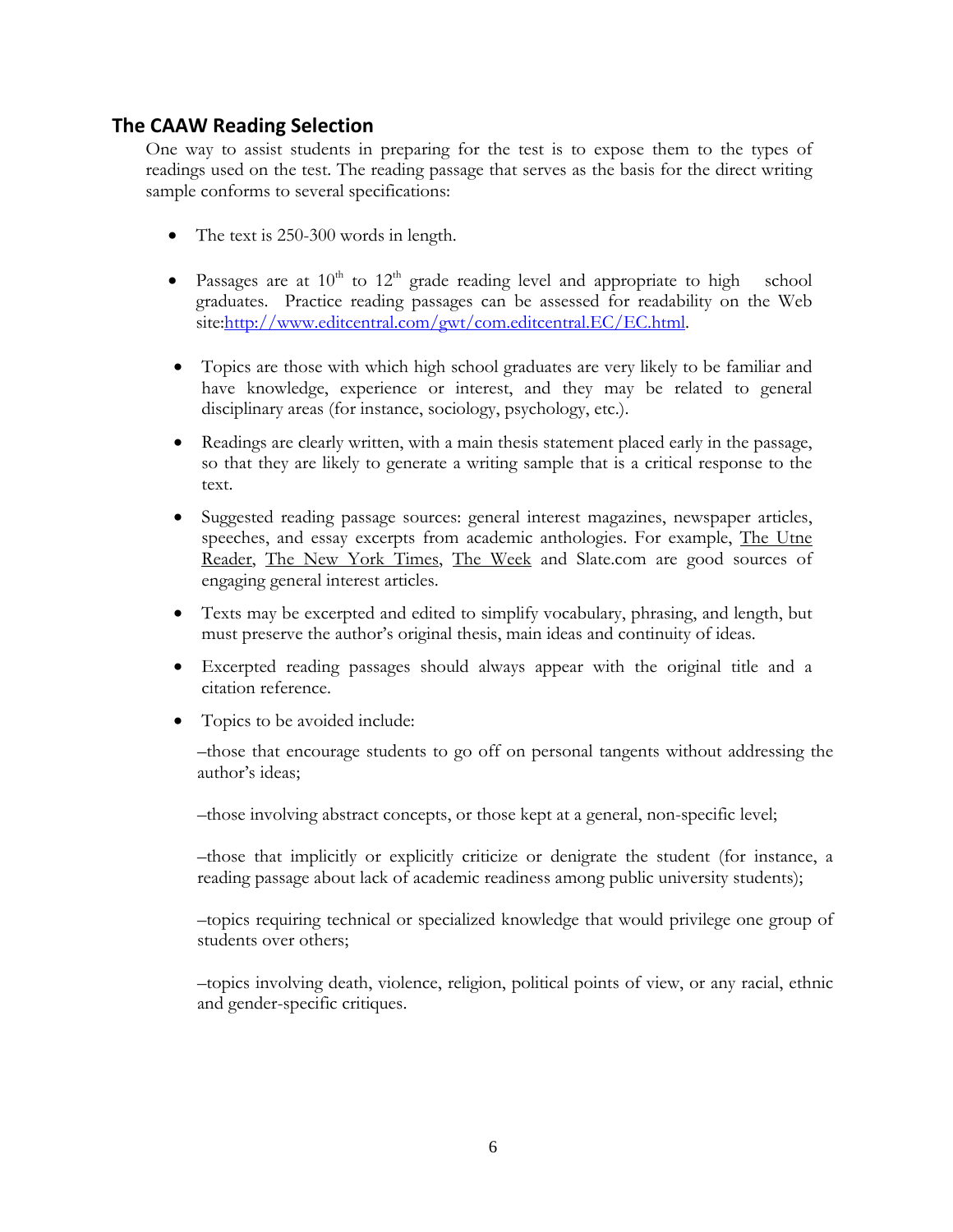• Reading passages always appear with the following standard writing task directions:

Read the passage above and write an essay responding to the ideas it presents. In your essay, be sure to summarize the passage in your own words, stating the author's most important ideas. Develop your essay by identifying one idea in the passage that you feel is especially significant, and explain its significance. Support your claims with evidence or examples drawn from what you have read, learned in school, and/or personally experienced.

Remember to review your essay and make any changes or corrections that are needed to help your reader follow your thinking. You will have 90 minutes to complete your essay.

## **How to "Unpack" the CAAW Writing Prompt**

There are two components in the CUNY Aligned Assessment of Writing prompt. The first is the reading passage, and the second component – the "Writing Directions" – follows the reading. It should be noted that the writing directions reflect the five evaluative domains of the analytic rubric.

"Read the passage above and write an essay responding to the ideas it presents."

This sentence instructs the student to respond directly to the reading passage and stipulates that the written response must address the ideas presented in the text. This aspect of the response is evaluated in Domain 1: Critical Response to Writing Task and the Text.

## "In your essay, be sure to summarize the passage in your own words, stating the author's most important ideas."

This direction focuses on the student's understanding of the reading passage, and the ability to present this understanding as part of an organized response, as defined in Domain 1 and Domain 3: Structure of the Response.

## "Develop your essay by identifying one idea in the passage that you feel is especially significant, and explain its significance."

This direction instructs the student to develop an organized piece of writing that focuses on a specific idea in the reading passage. It should be noted here that the student is free to choose any "significant idea" and develop the explanation of this idea by using one or more possible rhetorical structures. These aspects of the response are evaluated in Domains 2 (Development of Writer's Ideas) and 3 (Structure of the Response).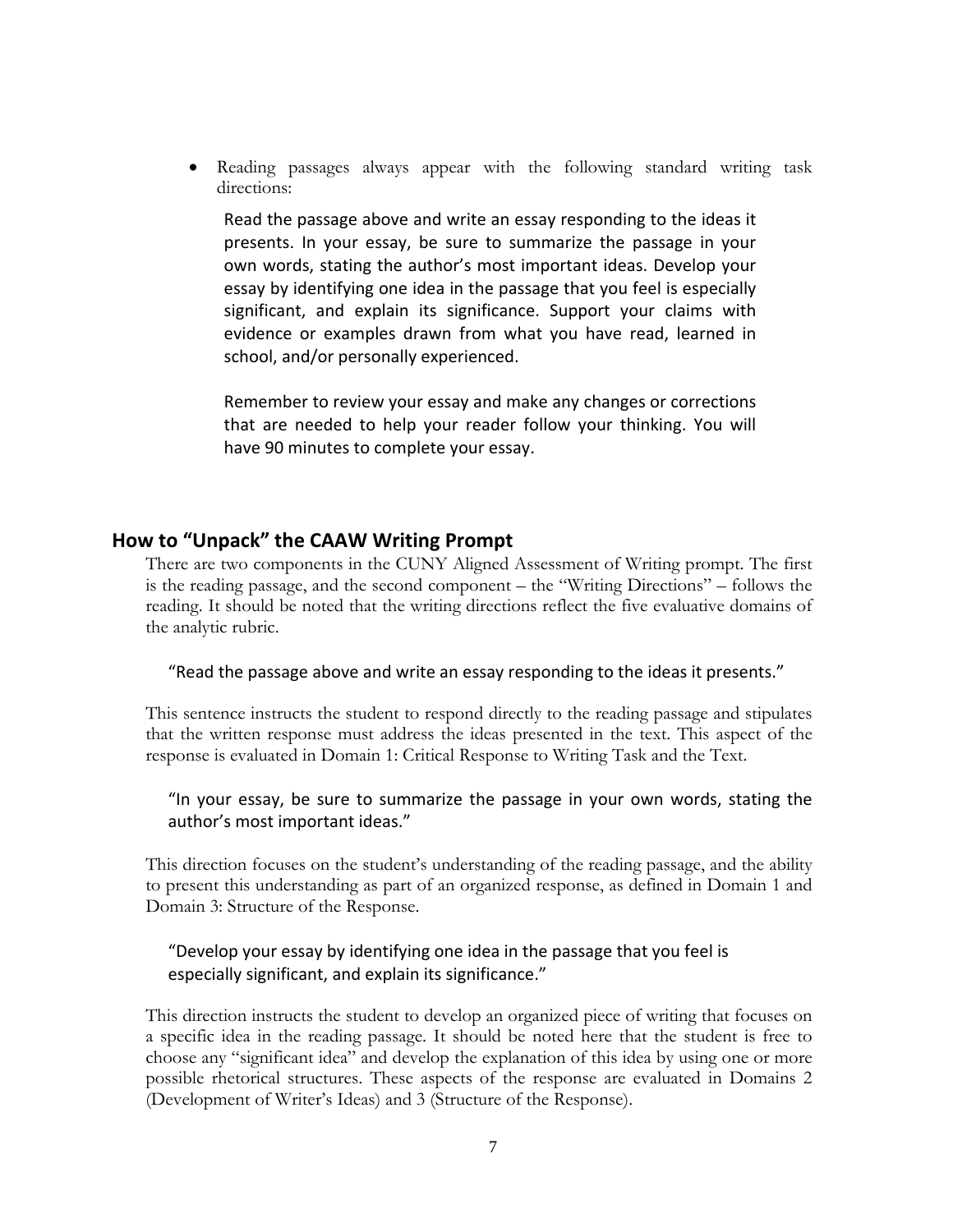"Support your claims with evidence or examples drawn from what you have read, learned in school, and/or personally experienced."

Here the student is reminded that the ideas presented in the essay must be supported with details, examples, or personal experiences, which may be drawn from a variety of sources, but which must support specific ideas from the reading passage. The student should demonstrate some ability to integrate supporting details with reference to specific ideas from the reading passage. This aspect of the response is evaluated in Domains 2 (Development of Writer's Ideas) and 3 (Structure of the Response).

## "Remember to review your essay and make any changes or corrections that will help your reader follow your thinking."

The student is reminded of the necessity of editing and proofreading the essay for clarity and correctness. This direction instructs the student to address the criteria evaluated in Domains 4 (Language Use: Sentences and Word Choice) and 5 (Language Use: Grammar, Usage, Mechanics). Students are also being reminded to revisit the criteria evaluated in Domains 1 (completeness), 2 (development) and 3 (cohesiveness).

#### "You will have 90 minutes to complete your essay."

The student is reminded to be aware of time management during the exam.

## **Writing the CAAW Essay**

In order to be successful on this new test, there are basic ideas about the CAAW essay that students need to understand.

#### *The Nature of the Test*

The CUNY Aligned Assessment of Writing is a text-based direct writing sample that reflects in its design the kinds of text-based writing done in introductory college-level courses in all disciplinary areas throughout the university. Text-based critical analysis is also generally acknowledged to be the gold standard best practice for writing assignments in college composition courses nationwide. The CAAW assesses college readiness in writing and introductory college-level courses by aligning its prompt with the type of writing assignment typically given in first-year composition and discipline content courses.

#### *Components of the Test*

Students preparing for the CAAW should be instructed about key components of the essay, as described in the analytic rubric:

• They must be able to read and understand a short (250-300 words) reading passage written at the  $10^{th}$  to  $12^{th}$  grade reading level.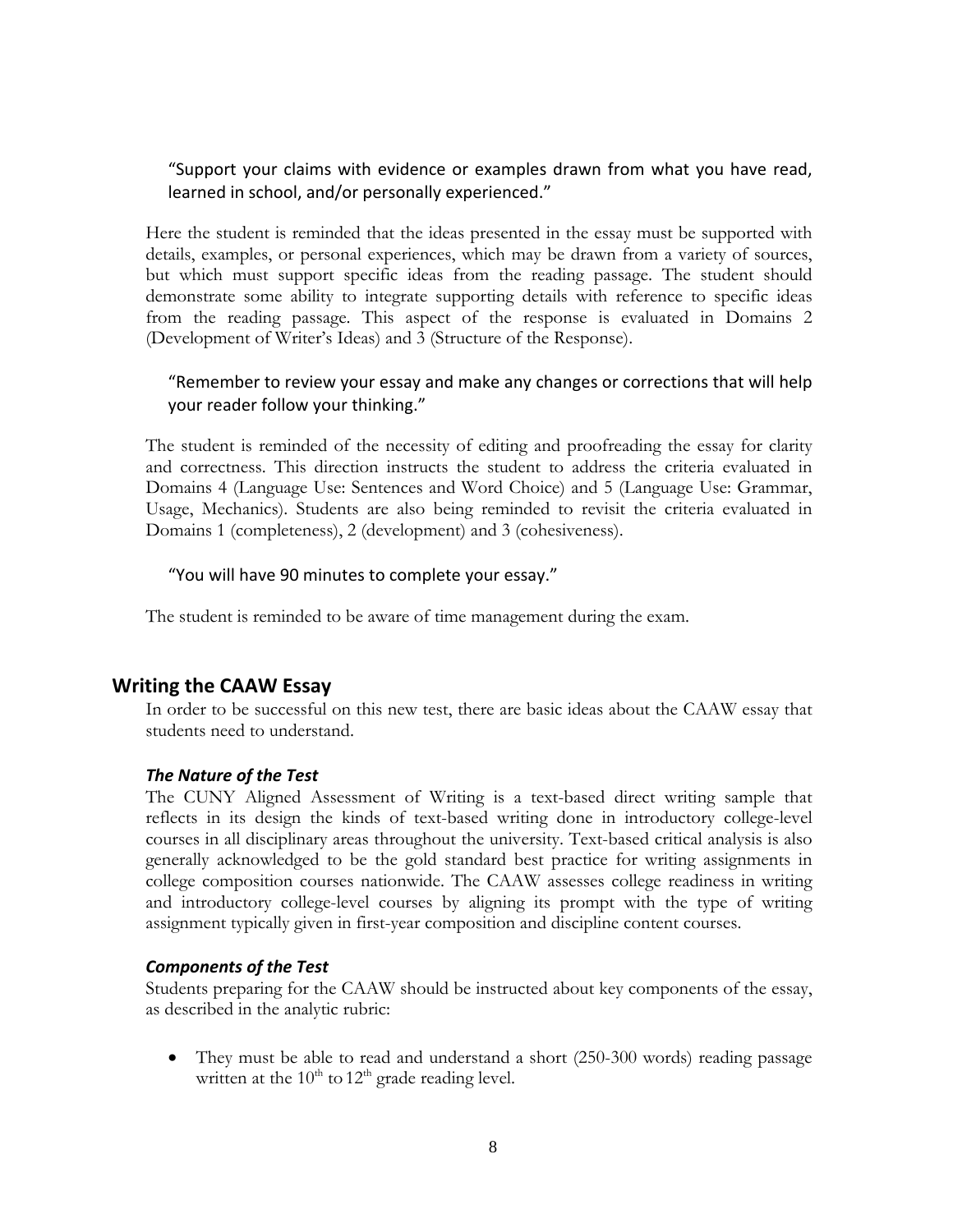- They should demonstrate the ability to identify the author's main idea and important supporting ideas – in the reading passage.
- Students should be able to read and understand the writing directions that accompany the reading passage, and address all parts of the writing task.
- The essay they write in response to the reading passage should contain a brief summary of the reading's main idea and supporting ideas (two or three key points in the reading).
- The response essay must make direct reference to ideas in the reading passage, and these references may be made either with direct citation or paraphrasing.
- The response should be organized in a logical and coherent way, with appropriate use of transitions to connect the student's ideas, supporting details, and examples.
- There should be integration of ideas from the reading passage with the student's own thoughts and ideas about the text, with some degree of critical thinking evident in the student's response.
- The student should identify and address a specific idea in the reading passage that the student feels is "significant" (it needn't be the author's main idea) and develop an essay in response to that idea, expanding through the use of explanation, supporting details, personal experience, and/or other reading the student may have done.
- The student's essay should have a clear organizational structure, with an introduction containing a thesis and summary of the reading passage, a progressive development of the student's ideas through expansion, use of supporting details and examples, and a clearly written ending.
- The response essay should demonstrate control over sentence structure and an awareness of sentence variety. Both sentence construction and word choice should be used to convey meaning effectively and with clarity.
- Students should budget their time during the exam period (90 minutes) to allow for proofreading and editing. They should check their essay for errors in grammar, spelling, and punctuation.

## **Test Preparation Strategies**

Standardized test-taking is an unfamiliar and often highly stressful event for most of our students. It's important for instructors, and any other colleagues involved in the test preparation process, to spend some time addressing the pragmatic requirements of testtaking and to share with students effective strategies for maximizing their performance on the exam.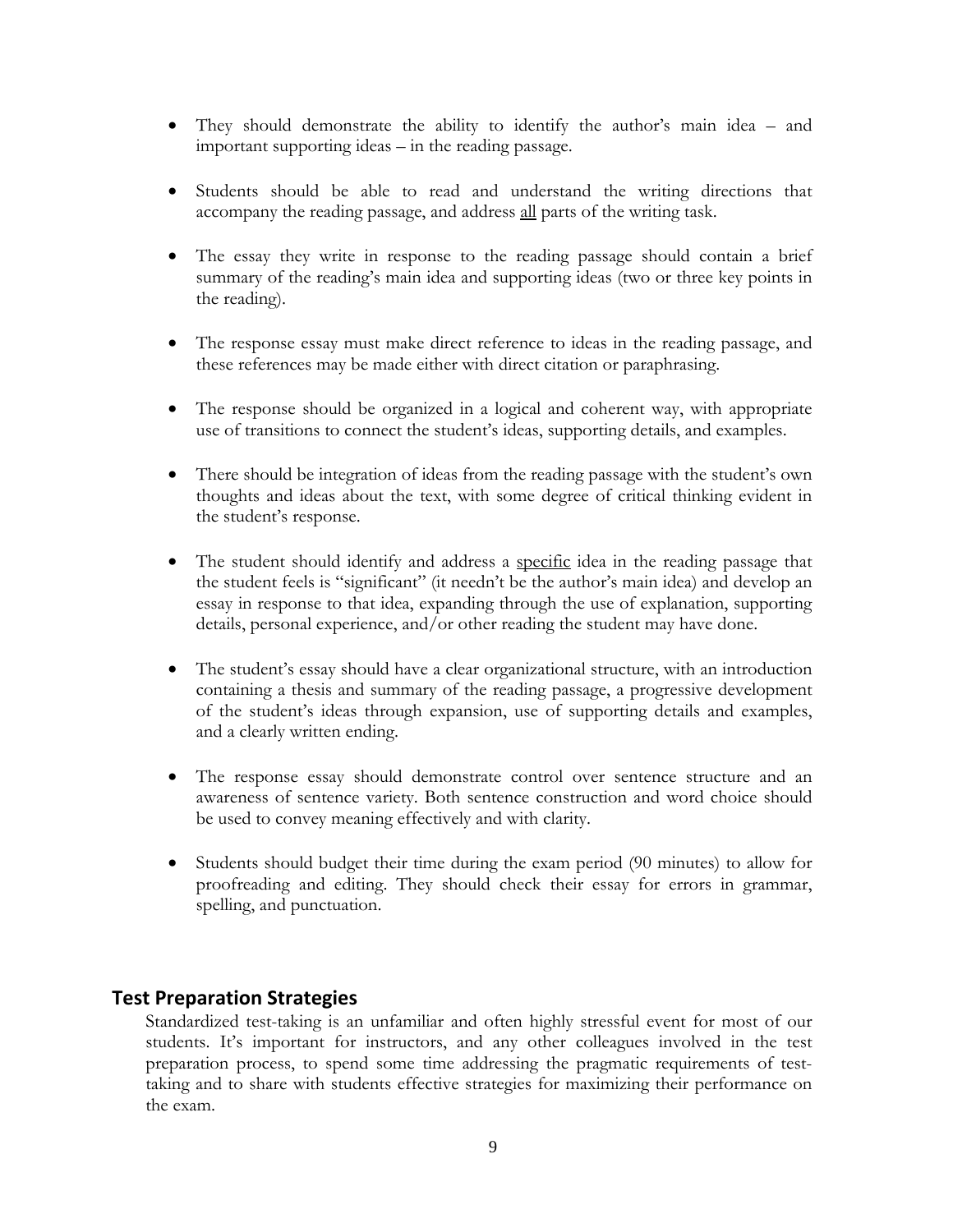## *Classroom Activities*

- Students should be reminded about the ways in which the CAAW is "aligned" with specific writing practices already familiar to them through their other courses, whether in introductory discipline courses or developmental reading, writing and ESL courses.
- Students should become thoroughly familiar with the structure and content of the CAAW through discussion of sample readings and writing prompts prior to taking the "real" exam.
- Practice writing brief summaries of short readings prior to taking the CAAW. When assigning readings for test preparation, keep in mind the specifications discussed in "The CAAW Reading Selection" section of this handbook.
- Review the Writing Directions for the CAAW with students prior to the exam, so that they are completely familiar with the sequence of directions for the writing task.
- Discuss time management of the 90-minute test period; students should be proactive in constructing a timeline for each part of the reading and writing task, so that they can finish the exam on time. Students should experience a few timed practice tests. Your Testing Office can provide you with a script used by proctors to administer the test.
- Make sure that students have a few practice exams which are scored and explained before they do the "real" exam; this way they'll be experienced with the entire testtaking process well ahead of time.
- When preparing syllabi for courses in which the CAAW will be administered, it's advisable to introduce test prep classroom activities early in the semester and integrate them into the rest of the course. However, test preparation should not in any way drive the curriculum so that there is overemphasis on teaching to the test. Approximately three weeks prior to re-testing, increase the number of test preparation activities to adequately prepare students for re-testing.

## *Information for Students*

- Review the CAAW analytic rubric with students so that they understand how they are being evaluated. Students are empowered when the assessment process is demystified. This may require re-packaging the rubric in order to make it more student-friendly.
- Explain how the scoring process works.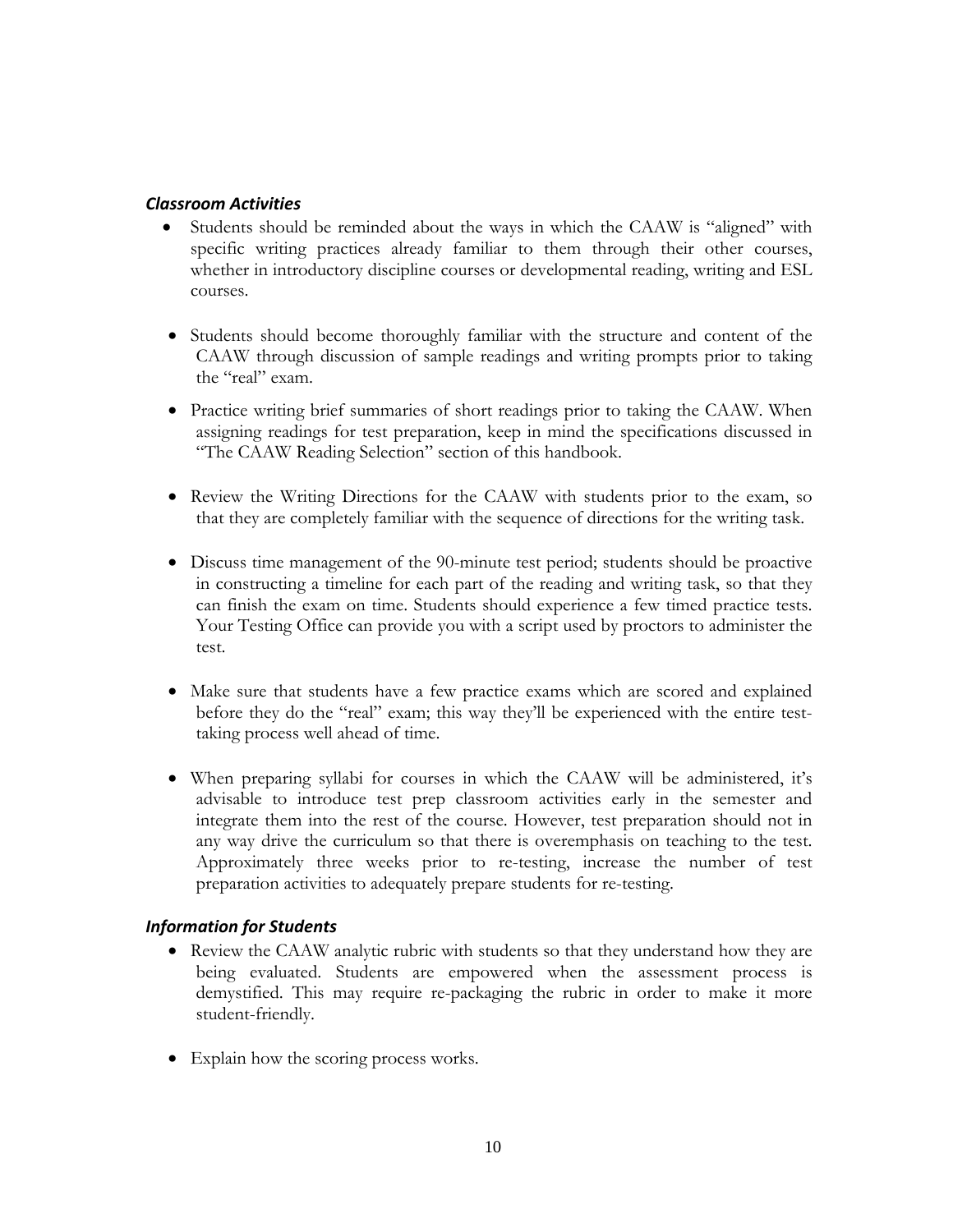- Prior to the exam, explain the logistics of getting back their results, as well as what happens in the event that they  $do - or don't - pass$ . For more information about this process, consult your department Chair and/or Testing Office.
- Remind students about "deal-breakers" on the exam; for instance, they must address all parts of the Writing Directions, must provide a summary of the reading, must refer directly to ideas from the reading in their essays, must write an organized response, and develop their ideas as thoroughly as possible.
- For the first few semesters subsequent to October 1, 2010, explain to students the ways in which the CAAW is different from the ACT writing test they may have taken one or more times prior to this exam.

## *Test‐Taking Strategies*

- Make sure that students know exactly what will happen when the proctor comes to administer the test, and explain the procedure for test administration.
- Discuss practical strategies for stress-management; telling students not be anxious or to control their anxiety  $-$  is usually counter-productive, and in fact will only increase anxiety for many students. Instead, explain how to reduce test-taking stress, or even make it work for them!
- Practical advice will help students minimize test anxiety: come early to the test, make sure to be well rested, have extra pens/pencils, eat something light before the exam, have a time management plan firmly in mind before beginning the test, remember to take some deep breaths before and during the exam, etc.
- Students will feel more confident about taking the test if they have had a few practice test sessions prior to the "real" test day.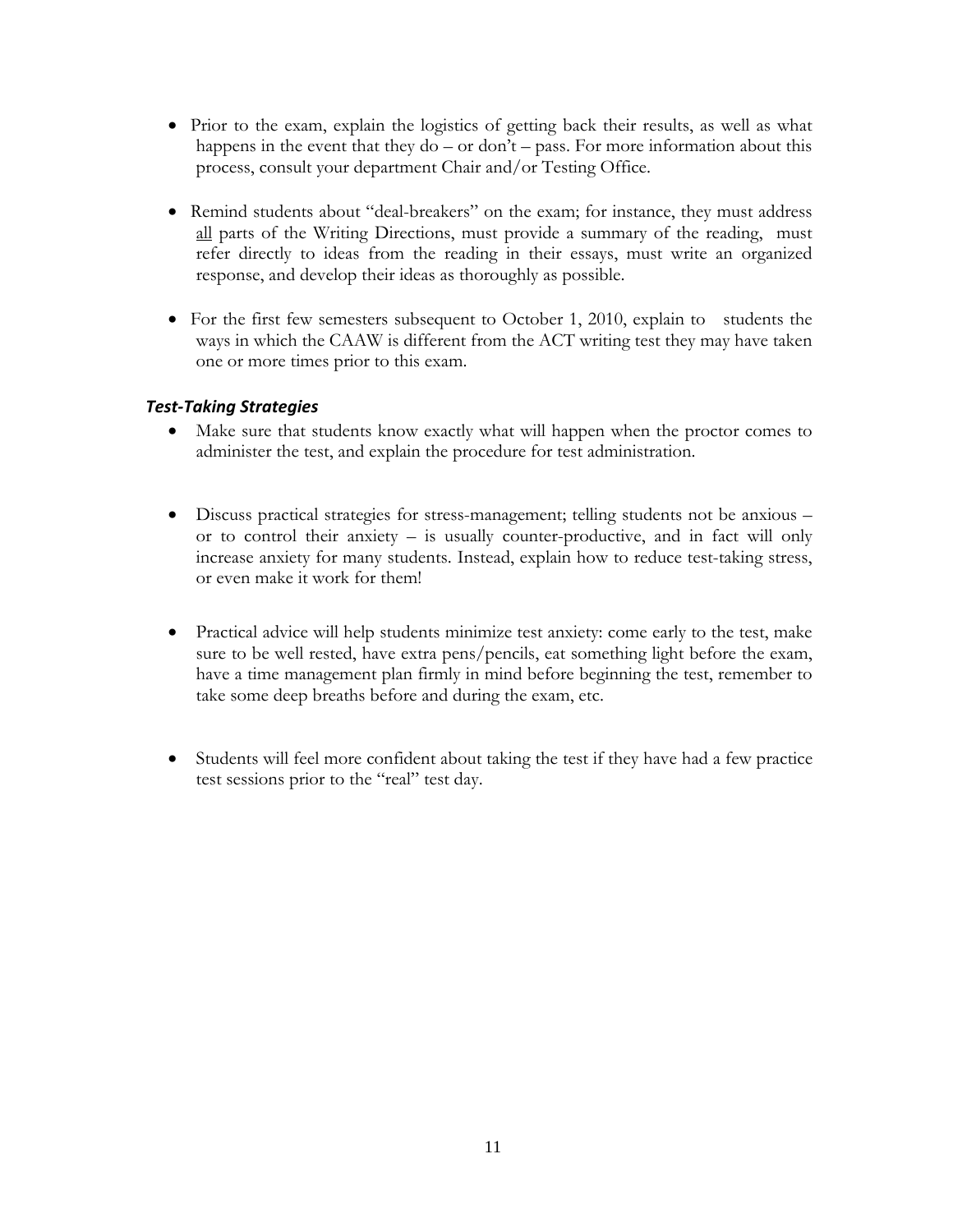#### **Sample Student Papers**

These papers are responses to the writing assignment and the reading text: "Hype," by Kalle Lasn in *Signs of Life in the USA*: Readings on Popular Culture for Writers, 4<sup>th</sup> ed. (Sonia Maasik & Jack Solomon, eds.) Boston: Bedford/St. Martin's, 2003. 217-220.

A copy of this test form is on page 2.

#### *Paper #1*

 I was hooked from the opening sentence of this passage, and as I finished, I couldn't resist a small internal cheer. I believe most of us would agree with the author's sentiments, in that advertisements (ads) are truly the "most…toxic of the mental pollutants"[line 1]' Who doesn't fly through the channels when there is a break in your program, and the endless commercials, and infomercial begin? Today, our lives are saturated with ads occupying every square inch of viewing space. It is enough to make one scream!

 The statistics the author quotes are staggering. To imagine that "12 billion display ads, 3 million radio commercials, and over 200,000 TV commercials" air each day, and this is in North America alone. By my count that adds up to 12,003,200,000 types of ads each day. Or, on a more personal note, each of us is exposed to more than 2,000 advertisements/some form of marketing message each day! The author's view is easily apart from the description of this (utterly ridiculous) amount of advertising as "pollution flooding the brain," "dumped into our environment." 12,003,200,000. A ludicrous number. It means that our minds are continually bombarded, assaulted with a message of consumerism, courtesy of corporate America. Another outstanding factor is the variety th4ese ads take.

 The author mentions buses, billboards, stadiums, gas nozzles, even shopping carts! Anywhere you look you can find ads. It actually reminded me of a fantasy novel by Michael Crichton. Unfortunately, the name escapes me at this point, but what I found remarkable was that in the Protagonist's world, "bio‐ ads" were the norm. Advertisements were placed onto living organisms such as fish, coral reefs, birds, etc., through genetic manipulation. Thus turning beautiful and majestic living creatures into cheap advertisements. Imagine, if you will, a dolphin with Chrysler emblazoned onto its side, or a Golden Eagle with the Lockheed-Martin symbol upon its plumage. While we may laugh at such a ridiculous mental image, it should also make us pause for thought. I just described a novel, a work of fiction, but is today's world really so different? As we learned from the article "Hype," advertisements are found EVERYWHERE, on our own clothes, on cereal boxes, on buses and taxis, maybe it's only a matter of time before the natural beauty we so admire is exploited as well. To return to the novel, entire species were licensed by certain companies, all sanctioned in an effort to preserve them. The thinking being that businesses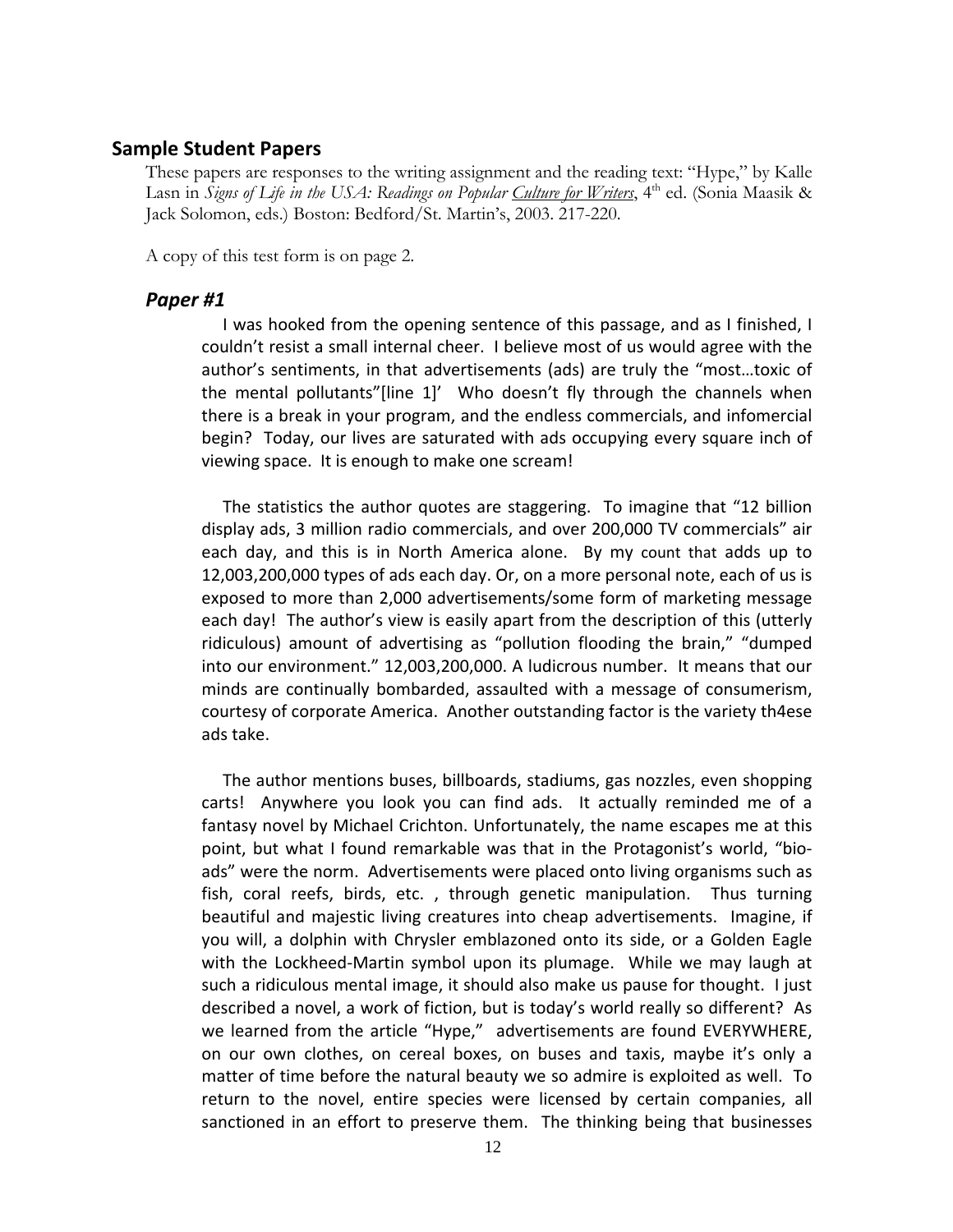would protect their "advertisements." Effective, true, but what a sad state for the world to be in, a world corrupted by advertising.

 I'll stay with the prevalence of advertising for just a little longer, simply because when I think about it, the author is completely right – nowhere to run and hide. I remember when I first came to America a year ago (I'm originally from Barbados), one of the first things I wanted to do, was visit Times Square. Why? Because every movie, or television program, I had seen about, or set in, New York had a scene with the huge building‐sized ads of Times Square in it. An article I was reading in the IEEE journal recently dealt with a company seeking governmental permission to place ads on the moon. That article in turn reminded me of another I had read previously. When subliminal messaging was first being researched, several companies paid movie theatres to flash their ads on the screen during the showing. The ad would flash so quickly, that the conscious mind would be unable to register it. They just wanted to see if they could subconsciously cause individuals to crave their product, (I believe it was the Coca‐Cola company). To return to my own experiences, one of the most novel things to me when I first arrived, was the bus stop ads which actually change every few minutes. I would never have dreamed of such an approach.

 I suppose I've written all of this to show, as the author points out, how advertising permeates our entire society. There's a chemical term which I thin would apply to this, the Point of Saturation. Basically, when you have mixed so much solute (e.g. sugar) into a solvent (e.g. water) to the point that the solvent can hold no more of the solute (In my example, any further sugar crystals would just drop to the bottom), it had reached its P.O.S. Somehow, I think this aptly describes our minds when it comes to advertising. I wonder if we can take much more without any adverse effects. The author starts to delve into this when they mention how children watch ads in the classroom, and in the last sentence [kid singing the … song]. Actually, most advertisements target children. They want children to see the ads, desire the product, and then beg their parents to buy it. As an additional bonus, this constant message of consumerism at such a young age will ensure that many children wanting (overspending) all sorts of products into adulthood. To illustrate, one study found that Polish families spend the most family time when shopping together. Maybe facts like this, and the rising number of families in perpetual credit card debt, can be taken as evidence of of the adverse effects of advertising.

 All things considered, we suffer. We are victims of a malady known as overabundant advertising. Maybe one day, a commission will be formed to limit the amount, and location of advertisements companies can use. But until then, one thing is certain. It is only a matter of time before we all begin bearing that Oscar Meyer song in our heads.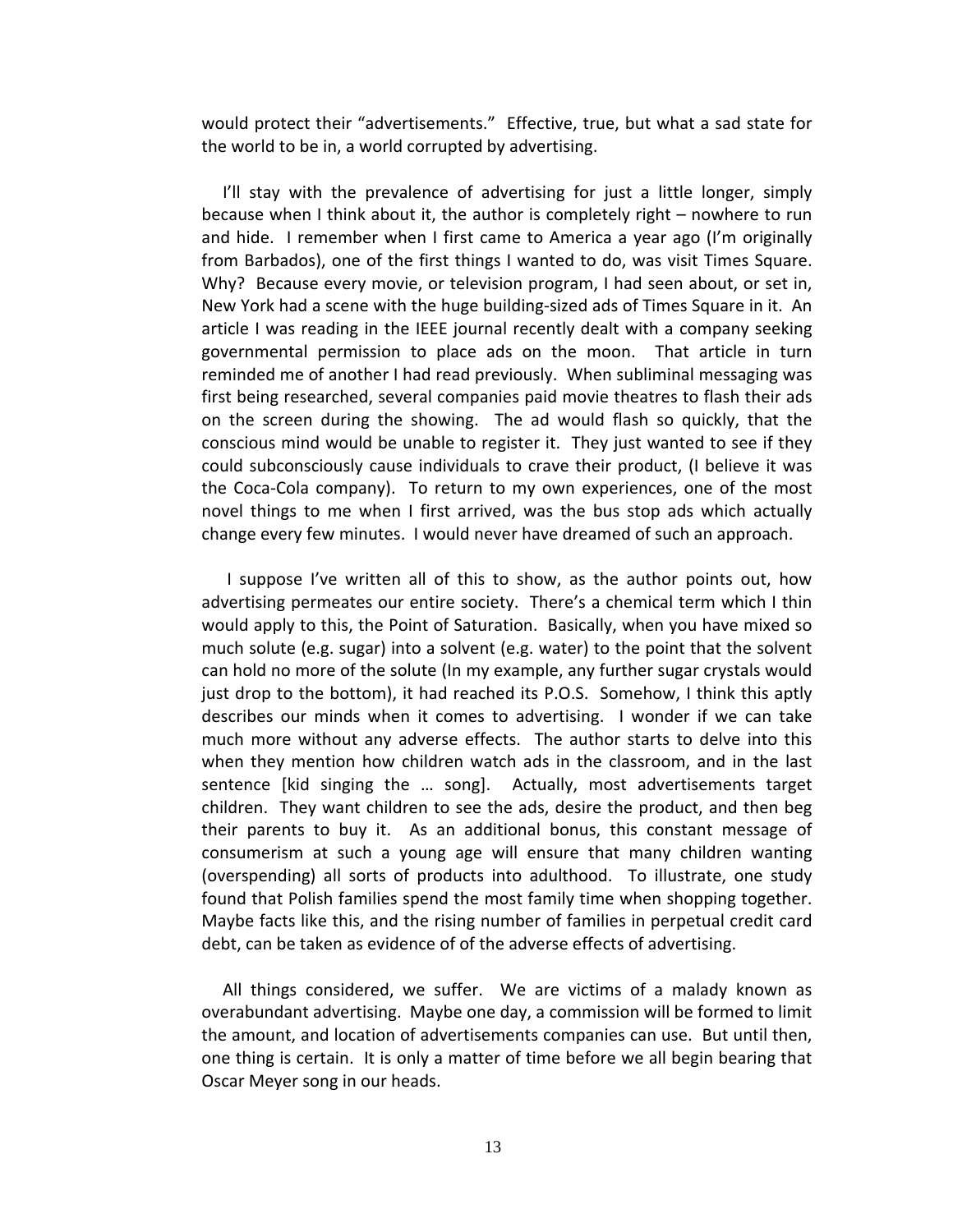Paper #1 received a score of **6,6,6,6,6.** A discussion of the score for each domain follows.

#### **Critical Response to the Text: 6**

The response integrates ideas from the text and from the writer's own experience in many ways – e.g., by effectively using images and data from the text, by incorporating the writer's summary of the Michael Crichton novel, and by presenting the analogy between the pervasiveness of advertising and the "point of saturation." The response demonstrates a clear and thorough understanding of the main ideas and complexity of ideas in the text by discussing the pervasiveness of advertising and the impact of this pervasiveness on people today.

#### **Development of Ideas: 6**

Summary of main ideas in the passage is integrated throughout the response, and the writer draws upon a variety of personal resources to evaluate and extend the argument in the passage. Development is extensive, detailed, and relevant to the main focus of the reading and the essay.

#### **Structure of the Response: 6**

The response has a strong central focus and maintains that focus throughout the essay. There is a well-designed progression of ideas here as the writer moves from a summary of the statistics in the passage (and the writer's judgment of their implications), to the writer's extension of ideas in the passage via discussion of the Michael Crichton novel, to the writer's own personal experience and observations, which demonstrate that extreme circumstances exist outside science fiction. The conclusion brings the essay back to the central image of the passage. Transitions are used effectively to introduce new ideas and to guide understanding of relationships among ideas.

#### **Sentences and Word Choice: 6**

Both elements are very strong here and the essay has a strong voice as a result. From the beginning ("I was hooked from the opening sentence of this passage...") to the end, which brings the essay back to the imagery of the passage, sentences are very well controlled and word choice is precise and vigorous ("staggering," "flooding the brain," "permeates").

#### **Grammar, Usage and Mechanics: 6**

There are a few errors, but overall, strong command of language is apparent.

#### *Paper #2*

 Advertisements have been influencing the American lilfestyle and regulating what we buy, eat, or even do. Over the years, these companies have grown larger and figured out more ways to put advertisements into our every day life. In "Hype," Lasn states "There is nowhere to run. No one is exempt and no one will be spared." This tells us that no matter where you are, there is going to be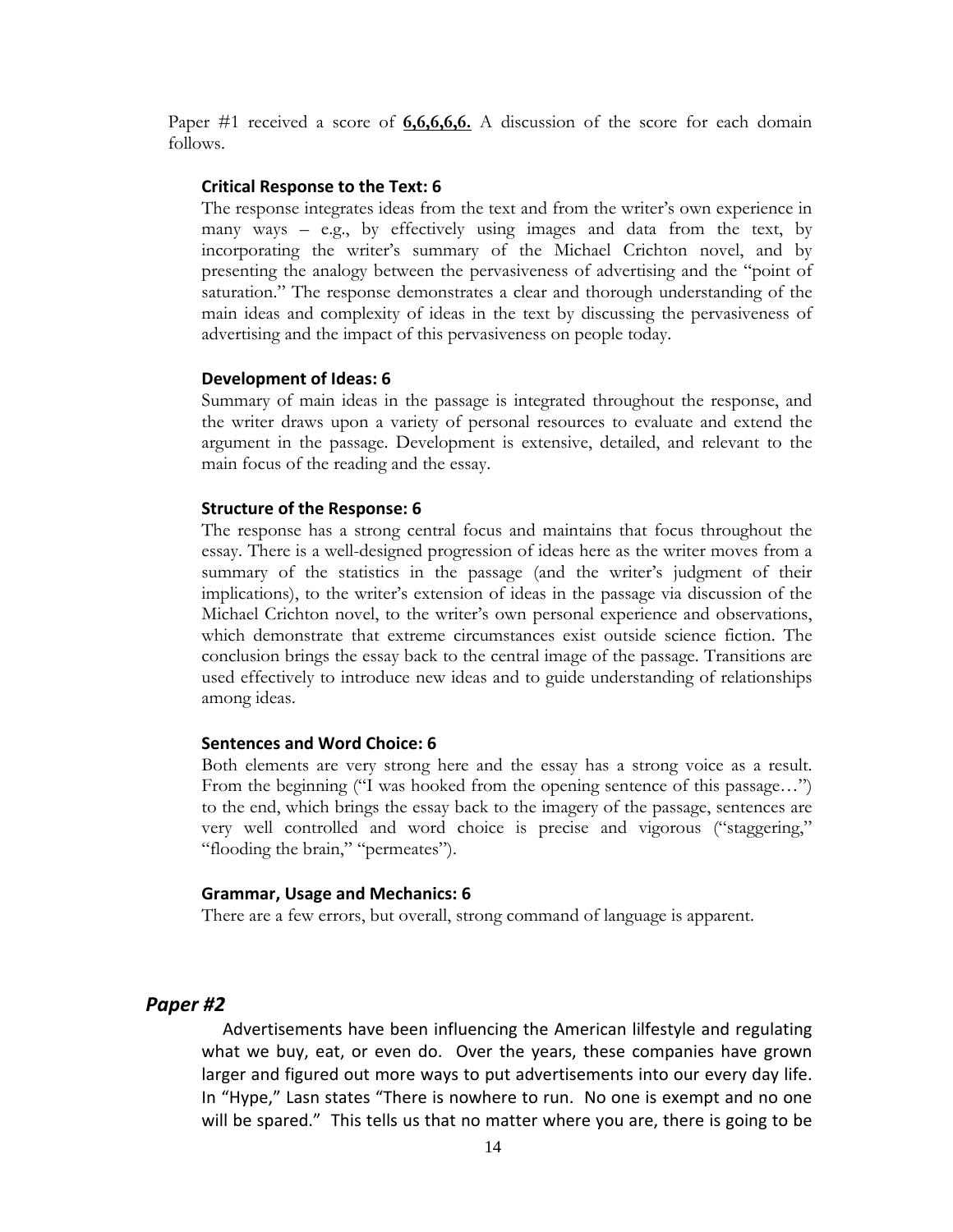some form of advertisement trying to influence you. I agree with Lasn that advertisements are toxic t our way of thinking and decision making.

 Everywhere I go, I see a form of advertisement trying to influence me to try or buy something. According to Lasn, there's an estimated 12 billion display ads, 3 million radio commercials and over 200,000 T.V. commercials, all of which are trying to influence me. Sometimes it is necessary to get a break from these ads because it can be like taunting you everywhere you go. There are times where I can just read about the product description and decide for myself if I'm going to purchase it or not, without having any type of pressure or influence to it.

 Too much of anything eventually can become harmful. I can accept a few commercials and ads that inform me about a product or service but when it is everywhere you turn, then it is a problem. A good example is when I use the restroom, sometimes they have ads right on top of the urinal, so as I'm standing there I'm face to face with some type of advertisement.

 Even though advertisements can boost a company's revenue, it can also en up cause trouble in society. The cigarette and alcohol industry spend more money then any other to advertise their products. Some of these forms of advertisement can lead people to thinking you cannot have a good time without their products. So, in return, teens and minor can be influenced to smoke and drink which can lead to a negative effect on society. When Lasn states,

"Advertisements are the most prevalent and toxic of the mental pollutants," it is true, because then it's as this industry wants me to stop using my brain or to think for myself.

 Advertisements have crept into all of our lives without most of us not noticing it. Maybe that's one of the factors, that the industry is trying to think for us instead of us thinking for ourselves. Regardless of what we are doing, as mentioned by Lasn, filling up gas, walking down the street, or even driving in the country, advertisements are finding a way to reach us. Some of the peaceful ways and less-advertising days many have only been experienced by our parents or grandparents, and our society has turned to a society influenced by commercials. We all need a break at some point.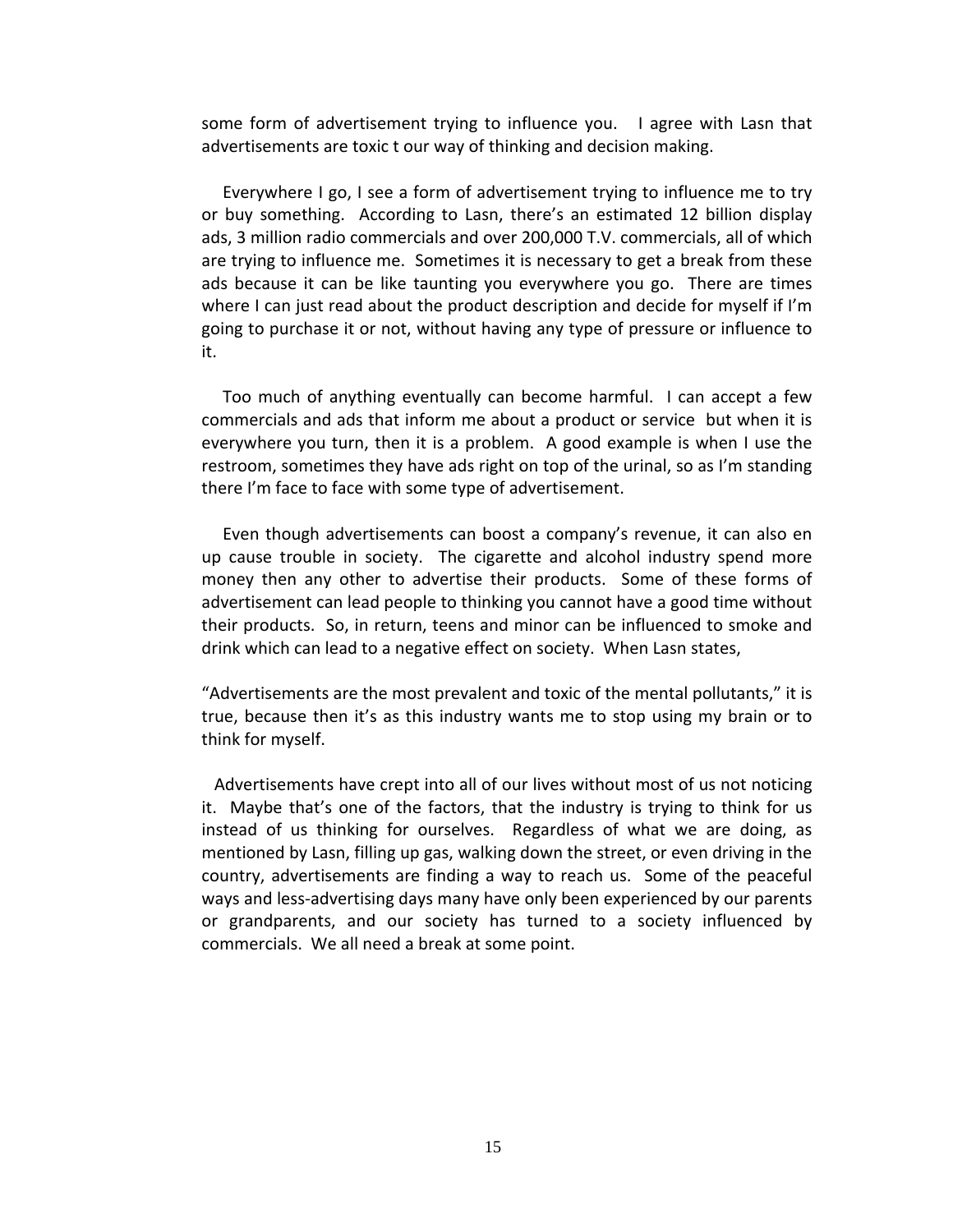Paper #2 received a score of **5,5,5,5,5.** A discussion of the score for each domain follows.

#### **Critical Response to the Text: 5**

The response frequently interacts with the passage by integrating data and images from the passage with the writer's own observations and judgments. The response demonstrates a good understanding of the text by addressing the pervasiveness of advertising and its negative impact on society – for example, the writer notes that ads for cigarettes and alcohol may persuade people that they must use these products to enjoy themselves. The response also briefly addresses the idea that persistent exposure to ads seems designed to make people stop thinking for themselves.

#### **Development of Ideas: 5**

The response integrates summary of the main ideas in the passage throughout the essay and effectively uses ideas and quotations from the text and from the writer's own experience to explain and evaluate the claims in the passage. Development of the writer's own ideas, however, is somewhat limited – much of the detail in the essay is derived from the reading passage. The claim that advertising has a "negative effect on society" is not clearly supported with evidence.

#### **Structure of the Response: 5**

The overall structure of the essay is conventional, but some progression of ideas is demonstrated by the approach of first describing the pervasiveness of advertising and then discussing its negative impact on society. Some transitions are used, though the transition from the first part of the discussion to the second is not skillfully controlled at the end of the second paragraph and in the third paragraph at the top of page 2.

#### **Sentences and Word Choice: 5**

For the most part, sentences are well controlled and there is some sentence variety. The response demonstrates a good ability to use complex sentence structures to show relationships among ideas. Word choice is clear and usually specific, though not sophisticated.

#### **Grammar, Usage and Mechanics: 5**

A good command of these elements is evident, but agreement errors ("I can accept a few commercials and ads…but when it is everywhere") and vague pronouns ("it can be like taunting you"), as well as some punctuation errors, prevent the response from demonstrating strong command.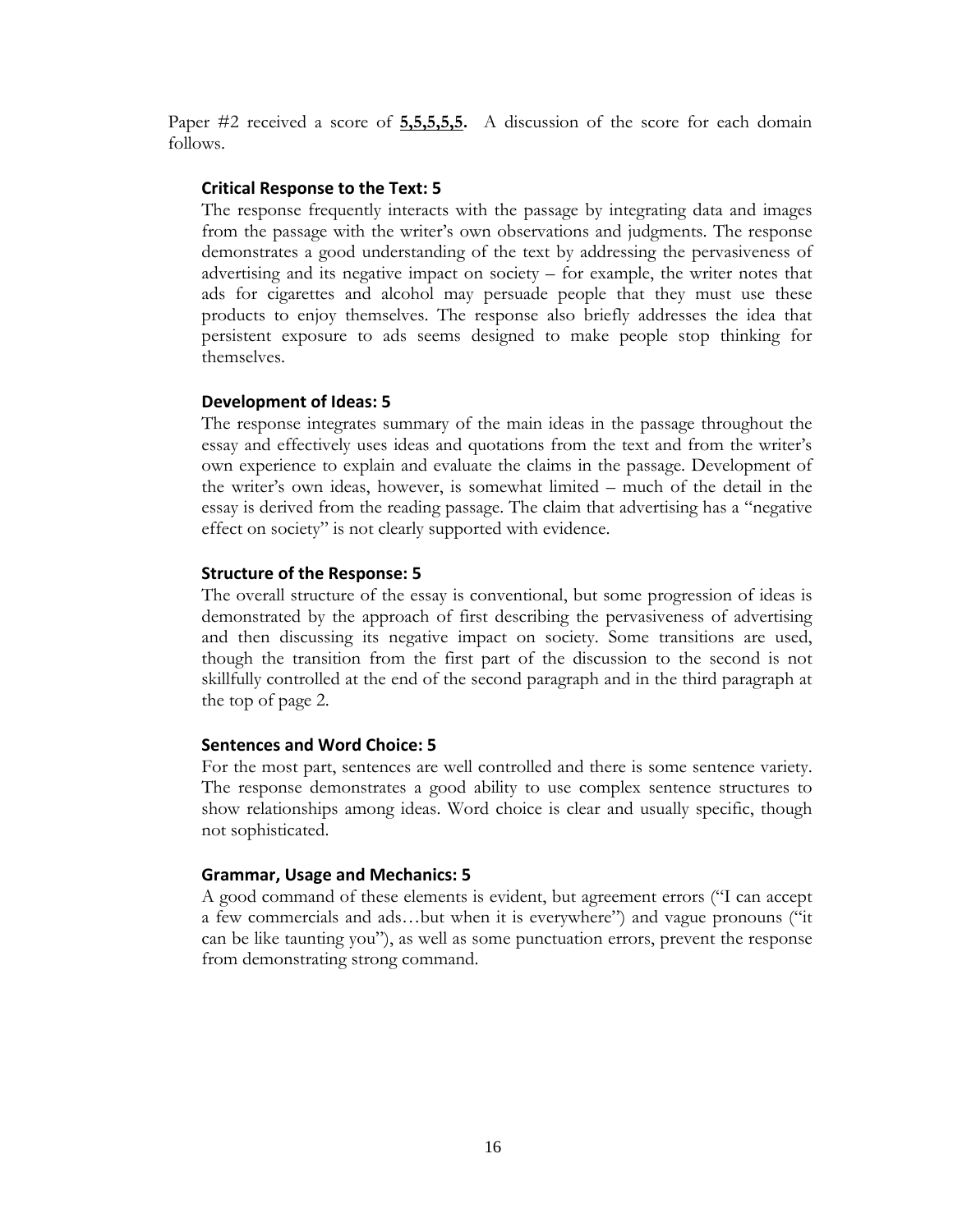#### *Paper #3*

 In "Hype," Kalle Lasn speaks of the significant number of advertisements that people are exposed to today. He refers to then as "mental pollutants," implying that these ads ar taking over our minds and playing a significant role in the way we think. Although I agree that I see hundreds of ads everyday, I feel that they are, in some ways, necessary to our functioning in society.

 When I sit down and turn on the television, there's a good chance many of the channels I flip through are showing a commercial for a new product, or a new movie, or a new T.V. series. Every ten minutes, the showing I'm watching goes into commercials for five minutes, in which time I may see five to ten different commercials. I don't always realize it when I'm watching T.V., but I recieve information about a lot of new things. I may learn about what hot new gadgets are available or about what kind of movies are showing in theatres. When I'm in the train or on the bus, there are ads within the cars, and also many can be seen outside through the window. Even when I'm on the internet, almost every website has ads by Goggle. I don't always immediately take not of the ad I see, by I remember seeing a video once that explained how an ad may just be looked upon and the image of which remains in our brains, affecting us psychologically. Thus ads are a significant in our lives.

 Although it may be irritating to see an ad come on in the middle of your favorite show, the information supplied by that ad may not be available to you anywhere else. Corporations create ads to keep us updated on what is new. In a world where everyone is so busy working and studying, many people won't take the time to research and investigate what's new in the world. Ads keep us informed while we're busy doing more important things. Even if somebody's not looking for a specific item, they may see something in an ad that interests them, and may otherwise not know about it. Ads are they only ways for hundreds of millions of people to find out about something.

 Kalle Lasn is right that ads are everywhere and play a significant role in our lives. Probably most of the ads we see won't be beneficial to us, but the concept of advertising is essential in our world for keeping people informed and for helping the economy.

Paper #3 received a score of **4,4,4,4,4.** A discussion of the score for each domain follows.

#### **Critical Response to the Text: 4**

The essay includes some integration of ideas from the text with the writer's ideas, especially in the second paragraph. While the response reflects an understanding of the main ideas in the text by acknowledging that advertising is pervasive, the argument that advertising can be useful to people is not specifically relevant to the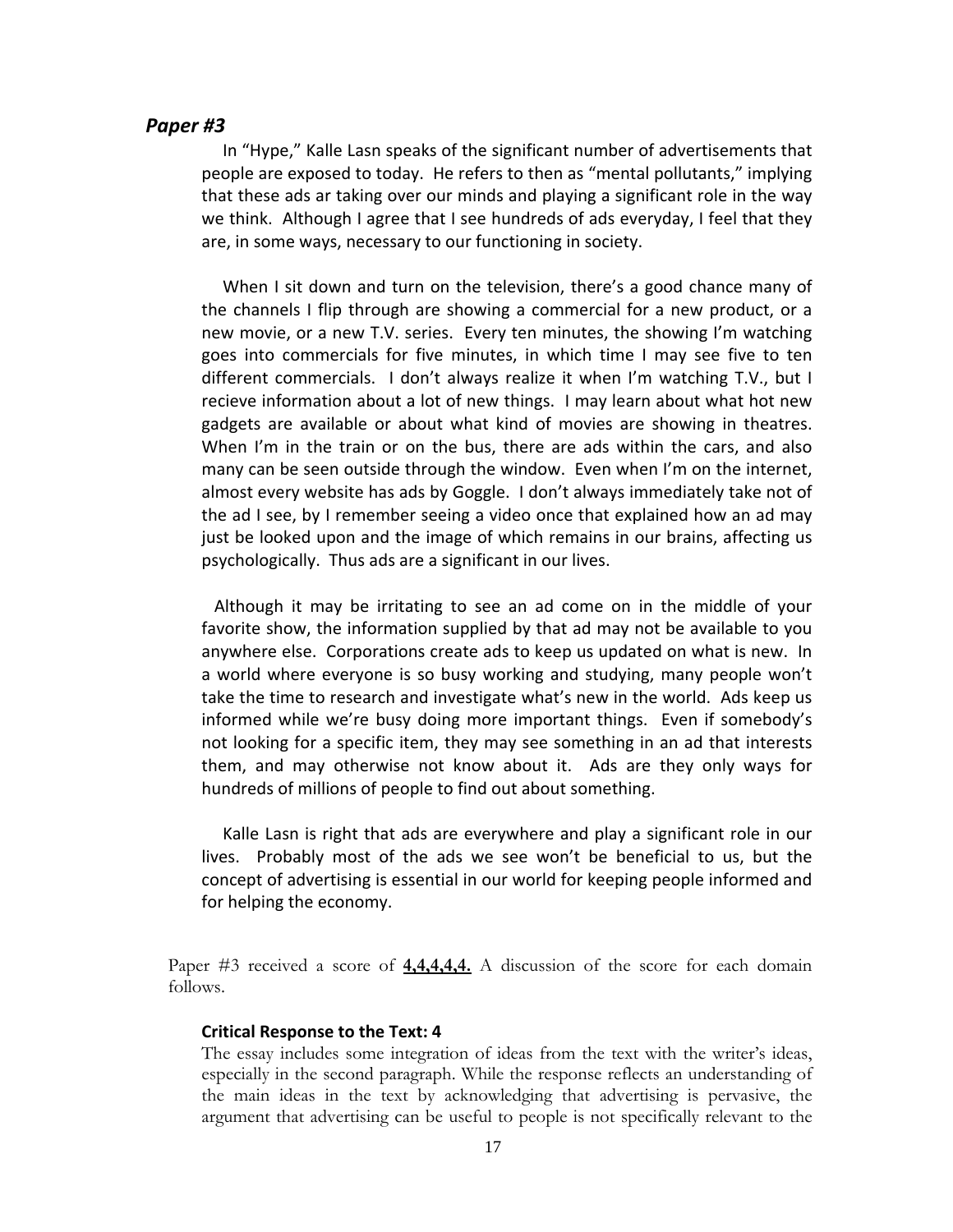main idea in the reading passage because it is based on the content of ads, not the pervasiveness of advertising.

#### **Development of Ideas: 4**

Some summary of the main idea in the passage is present, but the evaluation of ideas is limited by the writer's shift in focus between the pervasiveness of advertising and its content. Development is somewhat repetitious (e.g., the third paragraph adds little to what was said in the previous paragraph) and, while there are some specific details and examples from the writer's experience, most discussion is general.

#### **Structure of the Response: 4**

An overall structure is apparent, but the focus of the response shifts somewhat in places. For example, in the second paragraph, where the main focus seems initially to be on the pervasiveness of advertising, the discussion shifts between details supporting that idea to discussion of what the writer is learning about "new gadgets," then back to the idea of pervasiveness – and then returns again to the usefulness of advertising in the third paragraph. The response uses some transitions to convey relationships, but coherence is somewhat flawed by the shifting focus of the response.

#### **Sentences and Word Choice: 4**

The response reflects competence in the use of complex sentence structures to show relationships among ideas within a sentence. Word choice is appropriate and usually clear.

#### **Grammar, Usage and Mechanics: 4**

There are a few errors, but in general, the response shows competent command of language.

#### *Paper #4*

 The excerpted from Kalle Lasn clearly illustrates over use of advertisements and how people are mezmorized by the items being asid. She mentions advertisements are being brainwashed into everyones brains and no one has came to acknowledge that the commercials being played or visualized are taking over peoples lives. It is sage to say that advertisements are a person;s guideline in life. After the Insustrial Revolution almost everyone wants to transfigure into a modernized individual. As ads are exposed many individuals will purchase the item which it brings a sense of accomplishment towards the American way of thinking. Kalle Lasn provides several examples to portray why advertisement are mezmorizing those into buying items which isnot necessary and are posted or shown rapidly during our daily like.

 Advertisements are easily accessable walking a block or any block provides us with useless advertisements that "pollute our minds". For example ages from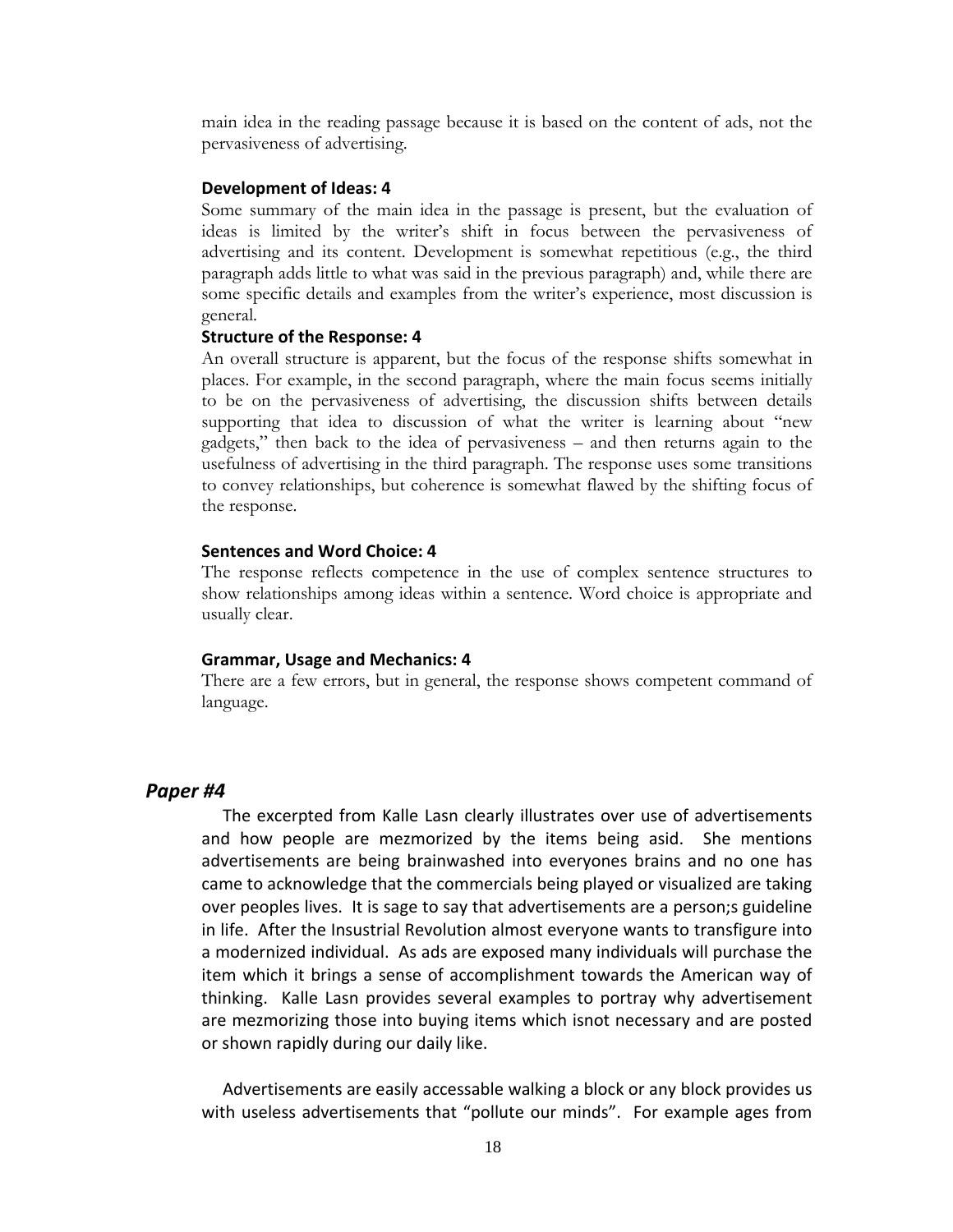10 to 50 upgrade their cellphones just satisy their idea of modernizing. A cellphone was created for convienance of communication. Although many of us want to purchase the latest i-phone or blackberry. Advertisements are advising people how to live their lives.

 The media itself sends us thousands of marketing messages per day. The media explores on the issue of obesity America is suffering with but in the next minutes a fast food restaurant commercial is acknowledged. Followed by video fame commercials leading into a weight loss commercial. Advertisements doesn't have a vaid message because its advocating to eat while playing video games or watching TV. Although on the contrary it is advised to lose weight because the previous commercials could cause medical problems. The vast amount of advertisements shown are implying on how we should live are lives and most of the populationis agreeing with this patetic lifestyle.

 Kalle Lasn clarifys to Americans that advertisements are vastly shown in everyplace we commute to; this action leads our brains to analys what our actions are based on such as getting the new Blackberry because it is a modernized item which leads to a person being a high acceptance in society because of other commercials "polluting their minds."

Paper #4 received a score of **3,3,3,3,3.** A discussion of the score for each domain follows.

#### **Critical Response to the Text: 3**

The response includes some integration of ideas from the passage with the writer's own ideas and shows some understanding of the main idea that advertising is pervasive by quoting the idea that advertising is "polluting our minds." However, the response does not convey a clear understanding of why Lasn claims that advertising is harmful.

#### **Development of Ideas: 3**

In general, the response is very reliant on the ideas and language in the passage, making it difficult to discern the writer's own response. In the first paragraph, for example, it is difficult to distinguish between summary and evaluation of the ideas in the passage. Development is uneven. Though general for the most part, there is some detail in places (e.g., in the writer's description of conflicting messages provided at the beginning of the third paragraph). Relationships between claims and support are not always clear and the reader may be confused by the frequency of movement from one idea to another.

#### **Structure of the Response: 3**

The response has a beginning-middle-ending but lacks a clear central focus, so coherence is weak. Some transitions are used – sometimes effectively – as in the description of the ads with contrasting messages on p. 2.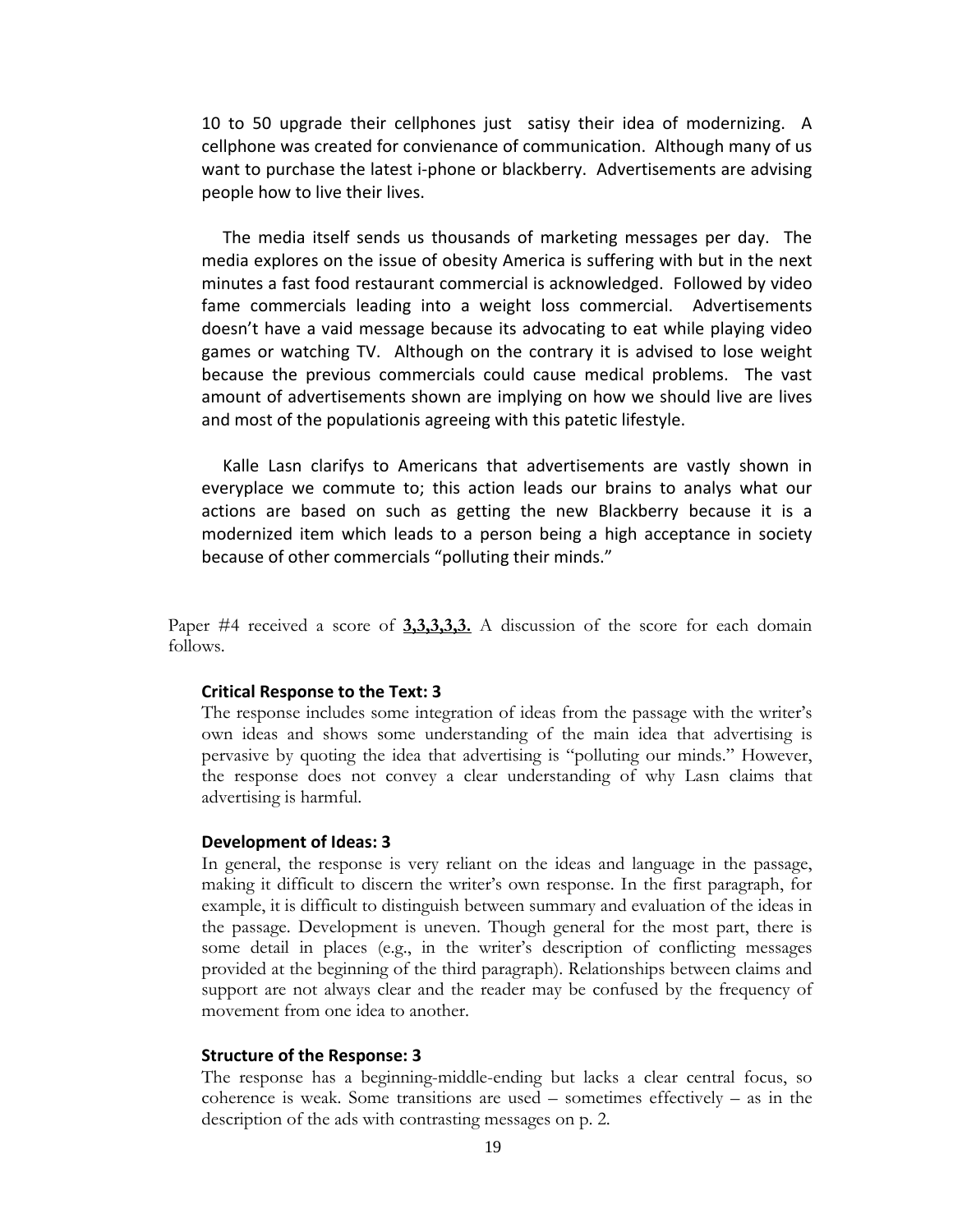#### **Sentences and Word Choice: 3**

Sentences are somewhat controlled, but word choice is often not appropriate (e.g., "As ads are exposed…," "the media explores on the issue of obesity… but [then a fast food commercial] is acknowledged").

#### **Grammar, Usage and Mechanics: 3**

Grammar, usage and mechanics are often correct, but a number of errors are distracting and some make understanding difficult, particularly in the last paragraph.

#### *Paper #5*

Dear Sonia maasik and Jack Solomon:

 I have read your opinions about how are advertisements forming part of human life. I think that your point of view is reflecting Advertisements like the most horrible thing that the company executive cando. However, I do not agree with yo because from one way or another it helps companies to make more successful their duties and a busy society to be informed about what are companies offering?

 First, all companies have something to offer specially if wpople are needing this. For instance, In the last month I knew two companies which had t close their services because they were lack of knowledge about Advertisements.

 They had many things that people need, but nobody could buy anything because those pwople did not know about what they were offering. For this reason I believe that advertisements are very need in our everyday.

 Secondly, I know that if someone wants information about something he or she has to be look for, but US is a country which has everyone too busy for that noone has time to be looking for. Now, everyone has the time to see those advertisements in usual places: buses, billboards and stadiums because people are interacting with those places everyday in their lives. For instance, people who use the bus to go to their jobs and come back home can see Advertisements on the Bus. Before I was coming to register at Hostos Community College I saw an advertisement on the bus which took all my attention. It said that Hostos has the Best programs for Nursing since I saw that information I cam to Hostos and registered for the next semester. For this reason I consider advertisements like something necessary for companies and our society.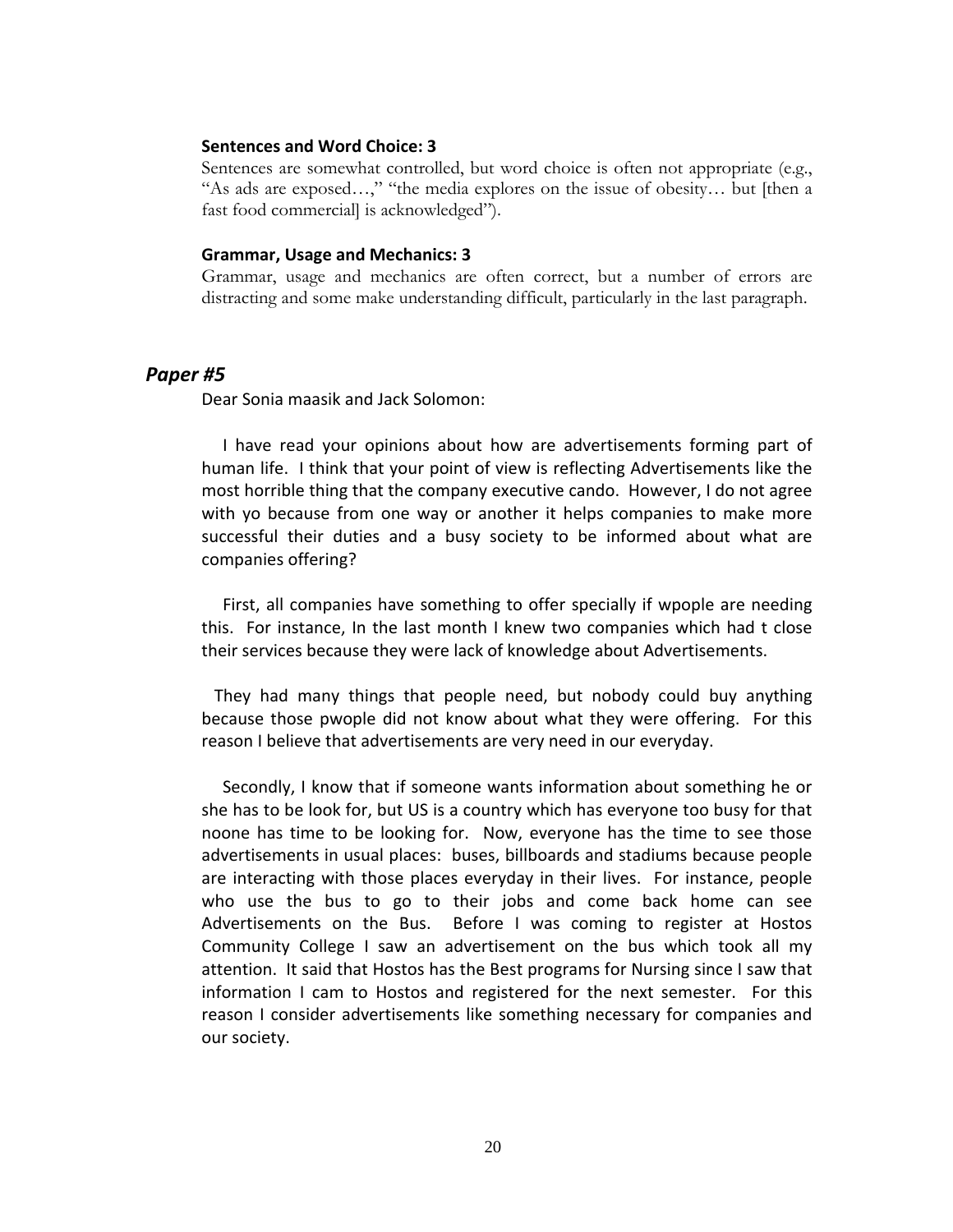Finally, I hope that you understand my opinions and ideas about why advertisements are very important for me and How this can help our society. If was a pleasure to share my opinios with you.

Paper #5 received a score of 2.2.3.2.2. A discussion of the score for each domain follows.

#### **Critical Response to the Text: 2**

The response demonstrates a weak understanding of the text. It shows an understanding that the text is saying advertising is harmful, but does not reflect an understanding of the claims in the passage about the pervasiveness and invasiveness of advertising. Acknowledgment of the reading passage is minimal ("I have read your opinions…," "I do not agree with you…"). You will also note that the response uses the format of the current test, which is inappropriate to this new writing assignment.

#### **Development of Ideas: 2**

The response presents a very brief summary of the passage in the first paragraph, but later only alludes to the passage. Development is limited to statements about the usefulness of advertising illustrated by a description of how an ad on a bus influenced the writer's choice of a college.

#### **Structure of the Response: 3**

The response has a clear beginning-middle-ending, and the writer's main focus is maintained, though the presentation of ideas is sometimes confusing. Simple transitions are used ("First," "Secondly").

#### **Sentences and Word Choice: 2**

Control of sentences is weak. Word choice is simple but usually clear.

#### **Grammar, Usage and Mechanics: 2**

Errors are frequent and show weak control of language. There are many problems with word forms, subject-verb agreement, vague pronoun references and incorrect pronoun-antecedent agreement, punctuation, and so on. These errors are distracting and sometimes impede understanding.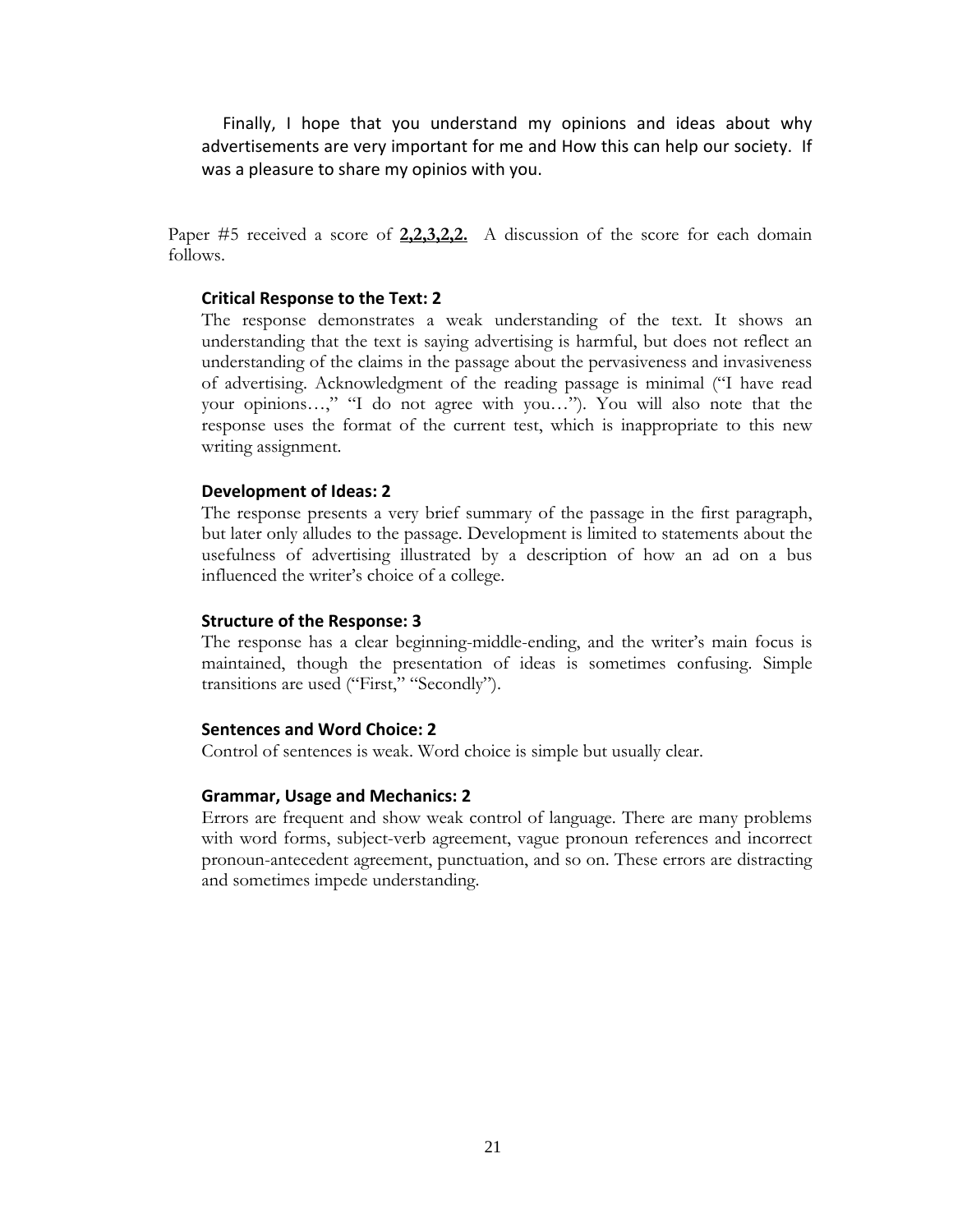#### *Paper #6*

 The main point the author was making was that now and days Advertisements are very were you go. Halle Lasn was explening that she is seeing Advertisements every place she will go. She also sad that there is nobody that is going to be exempt from seeing Advertsiement in there lifes.

This has become true in our life. ever place we go we will se and Advertisement placed some were. You will see advertisement in bus you will see them on taxes, tran, billboards and stadium. Even when we are home we will se some advertisement if we are playing some games we will se the advertisement on the game. Whe we ar waching some tv we see advertisement also in the internet will see them there also.

 Now why do we see all this advertisement every where is because they are paying for it to be there. So when we are waching a show and we see the advertisement that is now the show is getting pay. Also on the radio they say it in the radio that they need to go on commercial to get pay.

Paper #6 received a score of **1,1,1,1,1.** A discussion of the score for each domain follows.

#### **Critical Response to the Text: 1**

There is a minimal understanding of the text here -- the first paragraph shows that the writer understood Lasn's idea that advertising is pervasive. However, the response does not show an understanding of Lasn's claim that the pervasiveness of advertising is harmful.

#### **Development of Ideas: 1**

There is a little development of the idea that advertising is pervasive, though development is heavily dependent on the reading passage for its details. The response does offer an explanation of why advertising is pervasive, but the presentation of this idea is general and repetitious.

#### **Structure of the Response: 1**

There is a rudimentary beginning-middle-ending here, but the main focus of the response is unclear. There are just a couple of transitions.

#### **Sentences and Word Choice: 1**

Control of sentences is very weak. Word choice is heavily dependent on the reading passage.

#### **Grammar, Usage and Mechanics: 1**

Problems with syntax, verbs, pronouns, spelling, capitalization and punctuation are frequent and they impede understanding.